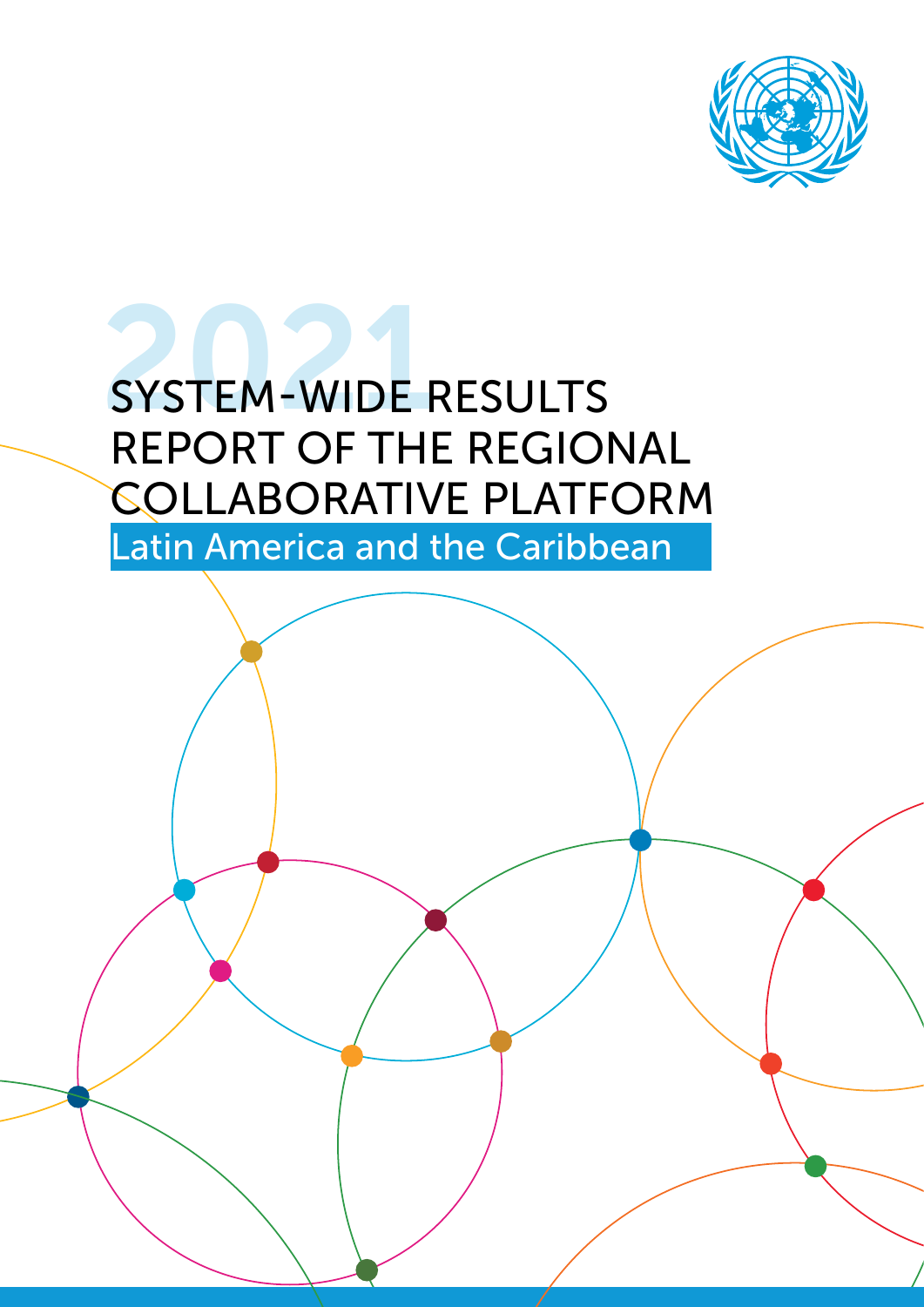#### LIST OF ACRONYMS

AIAMP — Ibero-American Association of Public Ministries BOS — Business Operations Strategy CARICOM — Caribbean Community CCA — Common Country Analysis CF — Cooperation Framework CLME+ — Caribbean and North Brazil Shelf Large Marine Ecosystems Project COVID-19 — Coronavirus Disease 2019 DCO — Development Coordination Office DPPA — Departments of Political and Peacebuilding Affairs DRR — Disaster Risk Reduction DSRSG — Deputy Special Representative of the Secretary-General DSSI — Debt Service Suspension Initiative ECLAC —Economic Commission for Latin America and the Caribbean FAO — Food and Agriculture Organization GCM —Global Compact for Safe, Orderly and Regular Migration GDP — Gross Domestic Product HC — Humanitarian Coordinator HIV — Human Immunodeficiency Virus IBC — Issue-Based Coalition IFAD — International Fund for Agricultural Development IFRC — International Federation of Red Cross and Red Crescent Societies ILO — International Labor Organization IOM — International Organization for Migration ITC — International Trade Centre LAC — Latin America and the Caribbean MSDCF — Multi-country Sustainable Development Framework NAP — National Adaption Plan NDC — Nationally Determined Contribution NSO — National Statistics Office OCHA – Office for the Coordination of Humanitarian Affairs OECD — Organization for Economic Cooperation and Development OHCHR — Office of the High Commissioner for Human Rights PAHO — Pan-American Health Organization PSG — Peer Support Group R-BOS — Regional Business Operations Strategy RC — Resident Coordinator RCO — Resident Coordinator's Office RCP — Regional Collaborative Platform RCP LAC — Regional Collaborative Platform for Latin America and the Caribbean SDG — Sustainable Development Goal SIDS — Small Island Developing States SISCA – Secretariat of Central American Social Integration UNAIDS — Joint United Nations Programme on HIV/AIDS UNCT — United Nations Country Team UNCTAD — United Nations Conference on Trade and Development UNDP — United Nations Development Programme UNDRR — United Nations Office for Disaster Risk Reduction UNDS — United Nations Development System UNEP — United Nations Environment Programme UNESCO — United Nations Educational, Scientific and Cultural Organization UNFCCC — United Nations Framework Convention on Climate Change UNFPA — United Nations Population Fund UNICEF — United Nations Children's Fund UNIDO —United Nations Industrial Development Organization UN-Habitat — United Nations Human Settlements Programme UNHCR — Office of the United Nations High Commissioner for Refugees UNODC — United Nations Office on Drugs and Crime UNOPS — United Nations Office for Project Services UN-Women —United Nations Entity for Gender Equality and the Empowerment of Women UNWTO — World Tourism Organization VNR — Voluntary National Review WFP — World Food Programme WHO — World Health Organization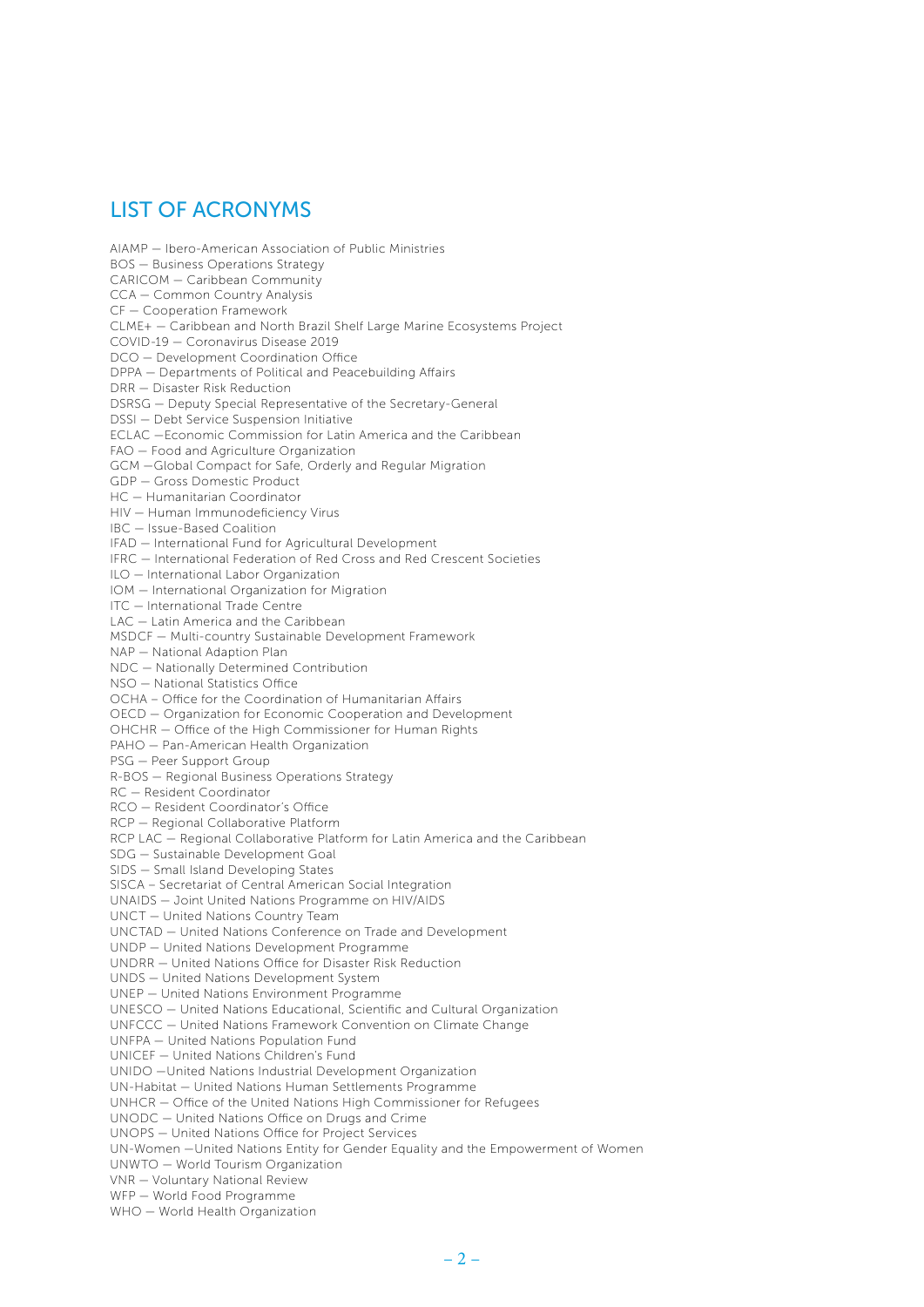# I.<br>EXECUTIVE<br>SUMMARY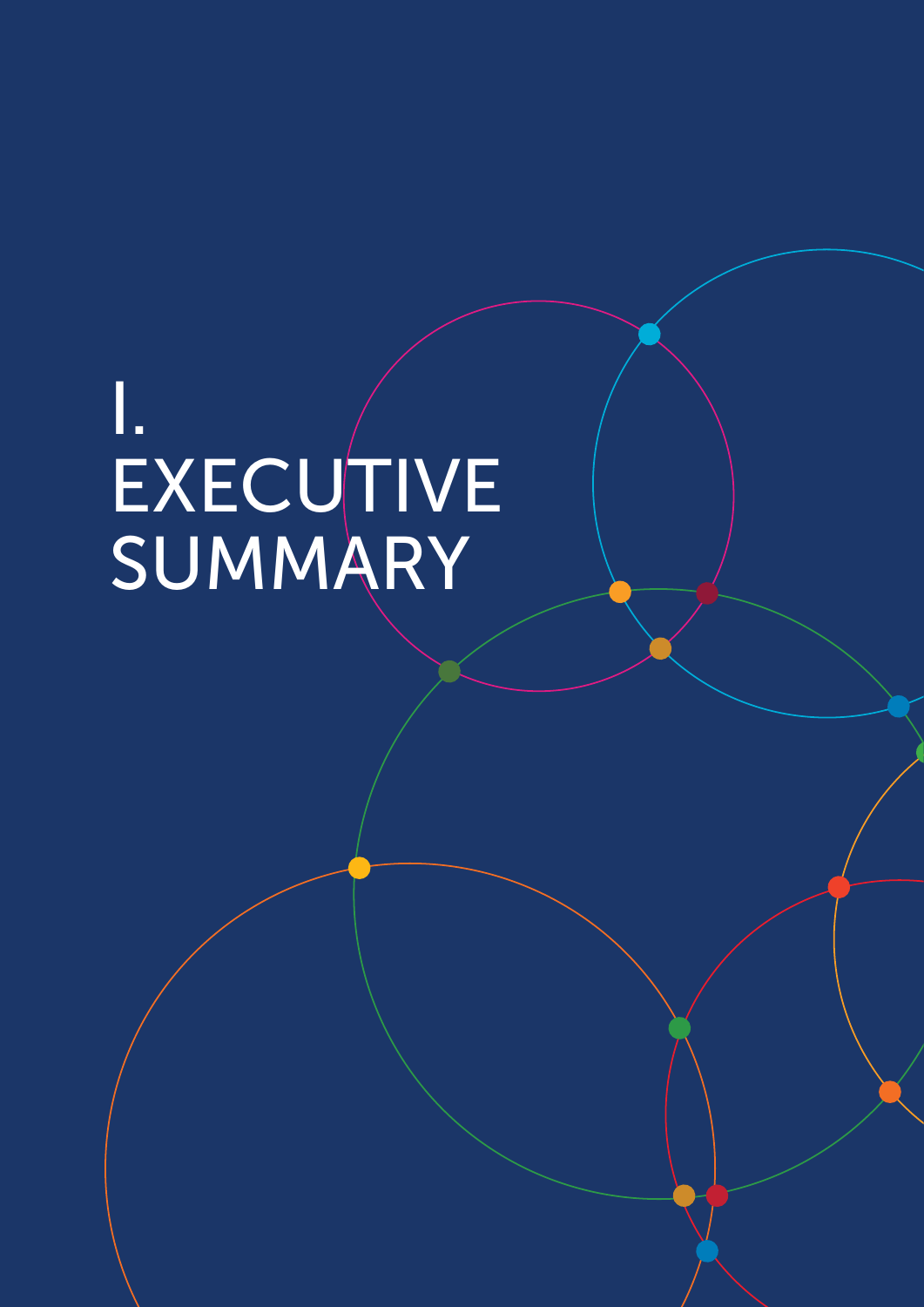

- 1. The 2021 system-wide results report of the Regional Collaborative Platform for Latin America and the Caribbean (RCP LAC) provides an overview of the challenging regional context, and actions taken in support of the implementation of the 2030 Agenda for Sustainable Development in the region. This report was developed in line with the commitment of the United Nations Secretary-General's report A/74/73-E/2019/14<sup>1</sup> on the implementation of General Assembly resolution A/RES/71/243<sup>2</sup> on the quadrennial comprehensive policy review of operational activities for development of the United Nations development system (UNDS), aiming to enhance transparency and report annually on UN system-wide results at the regional level in support of the 2030 Agenda.
- 2. Latin America and the Caribbean (LAC) continues to be in the midst of a large-scale social and economic crisis borne from the ongoing COVID-19 pandemic. Existing structural inequalities across social, economic, and environmental dimensions are exacerbated, and weak governance models are overwhelmed. Further, women, youth, migrants, refugees, people of African descent and indigenous peoples are being disproportionately affected. Despite unprecedented emergency measures by governments<sup>3</sup> and the resumption of economic growth in 2021, existing structural inequalities need to be addressed urgently to prevent another lost decade in the region.
- 3. The RCP LAC advanced in the implementation of the five recommendations of the United Nations Secretary-General related to the reform of the United Nations development system (UNDS) included in his report A/74/73-E/2019/14. Through its Issue-Based Coalitions (IBCs), the RCP LAC focused its activities on climate change and resilience; crime and violence; equitable growth; governance and institutions; and human mobility. The themes of gender equality and empowerment of women and girls, as well as youth, were addressed across the five areas. In response to demand from United Nations Resident Coordinators (RCs), a sixth IBC on financing for development was established and will start its work in 2022. Results were achieved through joint initiatives that primarily sought to strengthen institutional capacities, build a strong evidence-based for policy making, and facilitate multi-stakeholder partnerships to recover from the COVID-19 pandemic and accelerate the implementation of the Sustainable Development Goals (SDGs). Examples include joint policy analysis and advice, inter-agency programmes at subregional and regional levels, capacity building initiatives, public awareness campaigns, and knowledge management systems. The UNDS also convened and engaged in regional intergovernmental fora to discuss the progress made and challenges faced in the implementation of the 2030 Agenda during the crisis.
- 4. The current context offers a set of opportunities to accelerate the implementation of the SDGs by focusing on addressing the social, economic, environmental and governance impacts of the pandemic. Going forward, the UNDS will continue to support Member States' efforts to accelerate the implementation of the 2030 Agenda and to address the impact of the COVID-19 pandemic and its aftermath. The UNDS will remain mindful of the 2030 Agenda's "leaving no one behind" principle to ensure that vulnerable groups, which have been disproportionately impacted by the pandemic, remain at the center. The RCP LAC will mobilize efforts to provide integrated and coordinated support to RCs and United Nations country teams (UNCTs), prioritizing cross-border, subregional, and regional support.

<sup>1</sup> <https://undocs.org/A/74/73>(paragraph 114 regarding recommendation 3 on enhanced transparency and results-based management at the regional level).

<sup>2</sup> <https://digitallibrary.un.org/record/3803212>

<sup>3</sup> <https://www.cepal.org/en/topics/covid-19>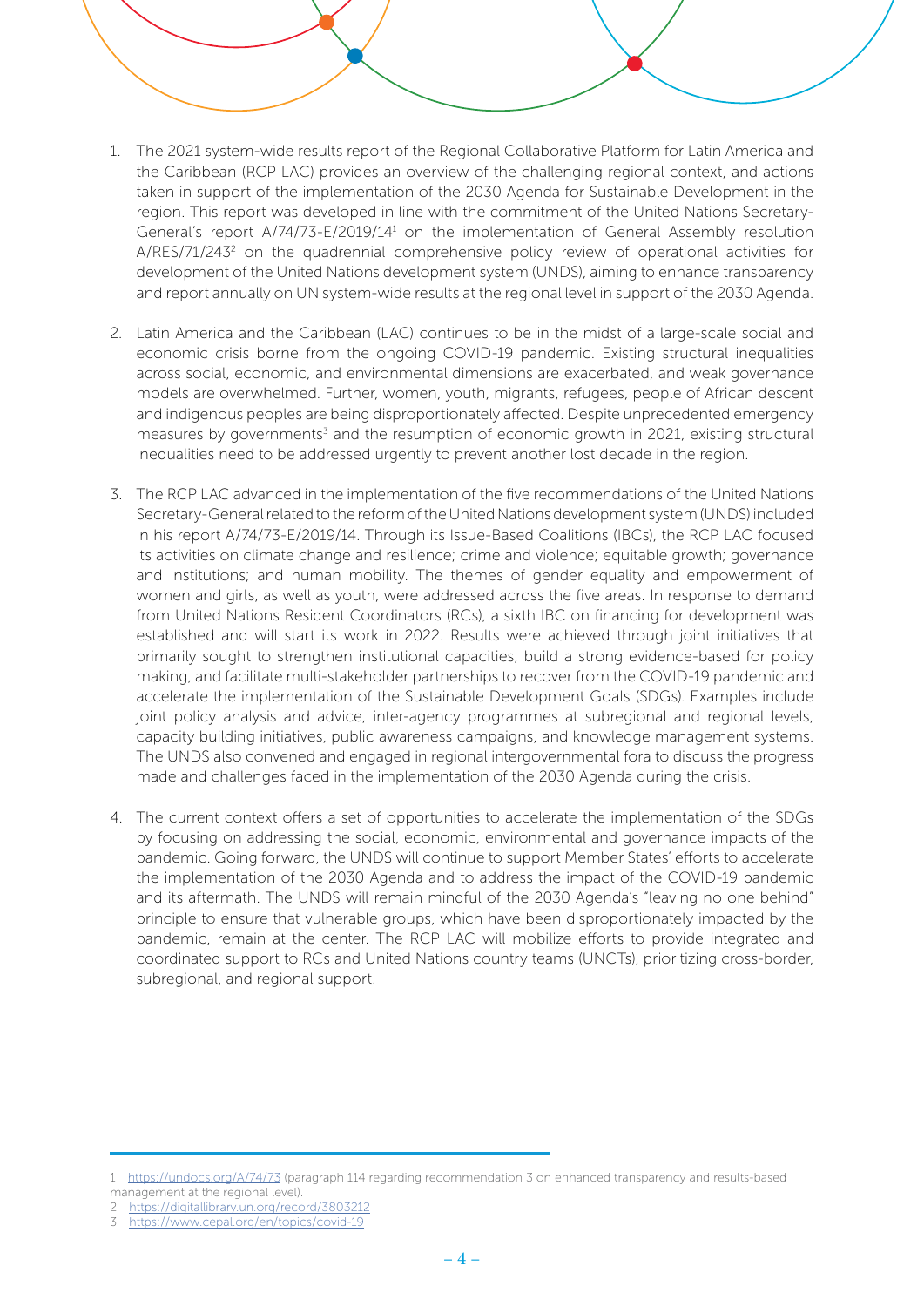## П. **OVERVIEW OF KEY REGIONAL** DEVELOPMENT CHALLENGES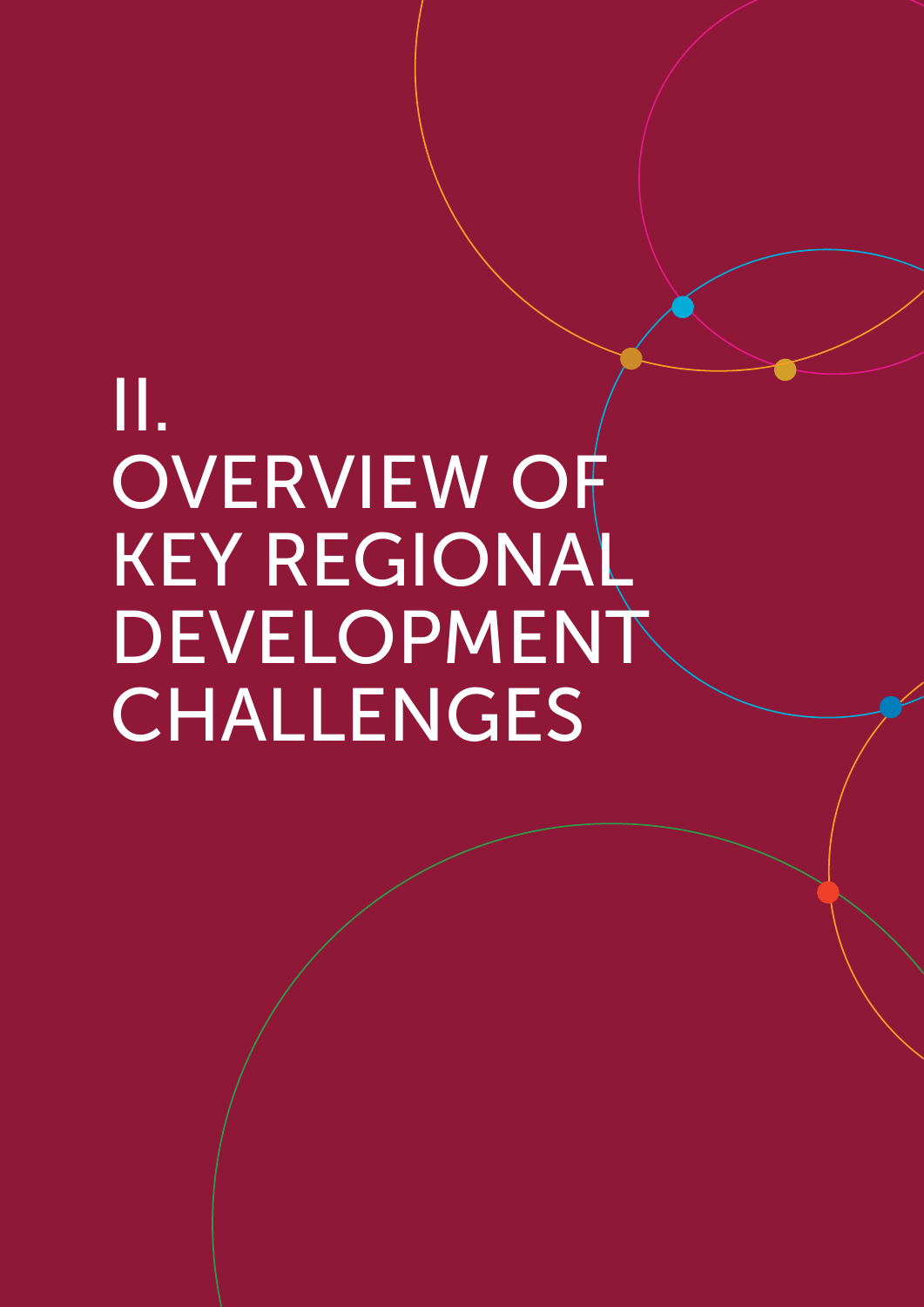- 5. In Latin America and the Caribbean, the COVID-19 pandemic and its socioeconomic fallout continue to exacerbate existing structural inequalities across social, economic, environmental and governance dimensions. Due to the pandemic, the human development index declined for the first time since 1990.4 To avoid a lost decade and make progress in achieving the 2030 Agenda for Sustainable Development, governments should assemble recovery packages that address structural inequalities and support a profound transformation towards universal social protection systems, equitable and sustainable economies, and effective governance models.
- 6. The pandemic has amplified pre-existing structural weaknesses in the health systems of the countries of the region. Public expenditures dedicated to health systems remain far below the 6.0% of GDP target recommended by PAHO.5 This lack of funding disproportionately affects the poorest populations, which face significant financial and geographical barriers that are made greater by gender, disability status, and ethnic origin or migratory status. Insufficient local manufacturing capacities for medical supplies and equipment, and unequal access to vaccines between countries and among social groups have added further uncertainty to the future course of the pandemic and its socioeconomic impact on countries. Furthermore, the pandemic has highlighted the unsustainability of the current organization of the care system in the region<sup>6</sup>.
- 7. It has also upended regional unemployment due to significant job losses and inadequate social protection in a region marked by high levels of informality, resulting in the loss of three decades of progress in reducing poverty. Any recovery of regional employment levels and the overall labour participation rate expected for 2021 were insufficient to return to pre-pandemic levels. By the end of 2021, the number of employed persons in the region was 2.8% lower than in 2019, resulting in severe consequences for poverty and social exclusion.<sup>7</sup> Hunger is also at its highest point since the turn of the millennium<sup>8</sup>, with the number of people affected increasing by 30 % since 2019<sup>9</sup>.
- 8. The pandemic has also laid bare structural inequalities regarding access to education, implying potentially devastating consequences for an entire generation. By November 2021, nearly half of the children were still out of the classroom,<sup>10</sup> and the widespread closure of schools and educational centers is expected to have profound implications for children's development prospects and will widen gaps in educational continuity and achievement. Distance learning measures have not addressed this issue equitably, as they depend on children's access to supporting resources to be effective.<sup>11</sup> Furthermore, the closure of schools has prevented access to other important basic services such as school meals and pedagogical support.<sup>12</sup>
- 9. Women, youth, migrants, refugees, and other displaced persons, people of African descent and indigenous peoples have been disproportionately affected. A significant proportion of women is employed in economic sectors that have been severely impacted by the pandemic<sup>13</sup>, and

<sup>4</sup> [https://hdr.undp.org/sites/default/files/covid-19\\_and\\_human\\_development\\_0.pdf](https://hdr.undp.org/sites/default/files/covid-19_and_human_development_0.pdf)

<sup>5</sup> ECLAC and PAHO, "Health and the economy: a convergence needed to address COVID-19 and retake the path of sustainable development in Latin America and the Caribbean", COVID-19 Report, Santiago, July 2020, p. 12.

<sup>6</sup> UN-Women and ECLAC, "Care in Latin America and the Caribbean during the COVID-19. Towards comprehensive systems to strengthen response and recovery", 2020.

<sup>7</sup> ECLAC, Economic Survey of Latin America and the Caribbean, 2021, p.127.

<sup>8</sup> FAO and others, Regional Overview of Food Security and Nutrition in Latin America and the Caribbean 2020 – Food security and nutrition for lagged territories-In brief, Santiago, 2021.

<sup>9</sup> FAO, IFAD, PAHO, WFP and UNICEF. 2021. Latin America and the Caribbean – Regional Overview of Food Security and Nutrition 2021: Statistics and trends. Santiago, FAO.

<sup>10</sup> UNICEF (2021), Only half of children in Latin America and the Caribbean are back in the classroom. Press release. [online] [https://www.unicef.org/lac/en/press-releases/only-half-children-latin-america-and-caribbean-are-back-classroom](https://www.unicef.org/lac/en/press-releases/only-half-children-latin-america-and-caribbean-are-back)

<sup>11</sup> UNDP C19 PDS No. 20 COVID-19 and primary and secondary education: the impact of the crisis and public policy implications for Latin America and the Caribbean

<sup>12</sup> UNICEF (2020) [online] [https://www.unicef.org/press-releases/covid-19-more-95-cent-children-are-out-school-latin](https://www.unicef.org/press-releases/covid-19-more-95-cent-children-are-out-school-latin-america-and-caribbean)[america-and-caribbean](https://www.unicef.org/press-releases/covid-19-more-95-cent-children-are-out-school-latin-america-and-caribbean).

<sup>13</sup> UN-Women and UNDP (2021), The impacts of COVID-19 on women's economic autonomy in Latin America and the Caribbean. UNDP LAC C19 PDS No. 25.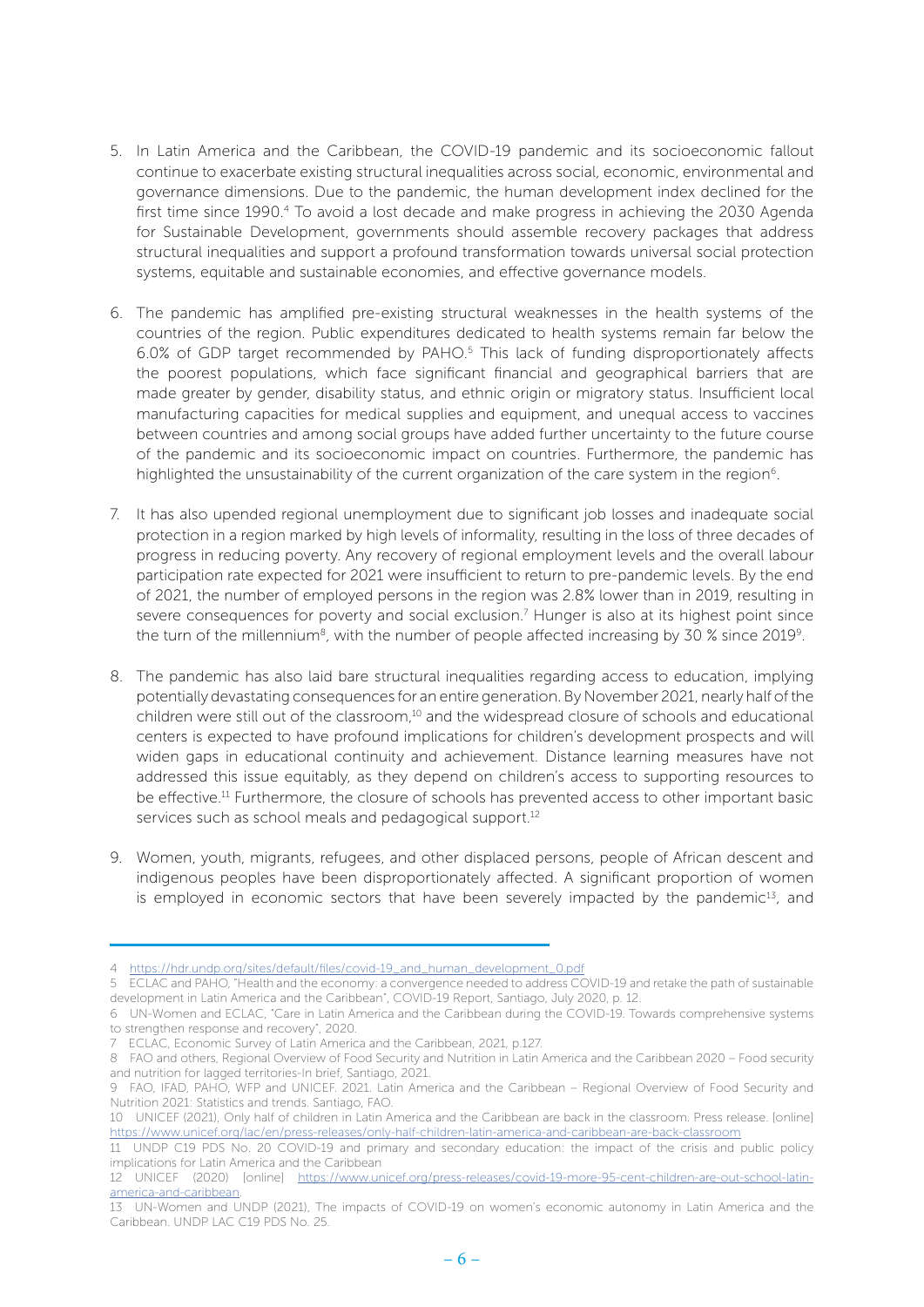gender-based violence (particularly domestic violence) has markedly increased<sup>14</sup> while reporting mechanisms and access to support services have become more constrained. Young people are also affected disproportionately. Despite their higher levels of education when compared to previous generations, they face multiple challenges related to violence, insecurity, unemployment and health. Further, the pandemic's effect on migrants, refugees and other displaced persons has been severe, and many of them are becoming increasingly dependent on emergency humanitarian assistance. These populations are also affected by xenophobia and discriminatory practices, as the increase in demand for health care and other basic services is leading to heightened competition over limited resources.15 People of African descent and indigenous peoples and other population groups have been particularly vulnerable to the COVID-19 pandemic's impact due to institutionalized structural inequalities and different forms of discrimination that include unequal access to health systems and other social protection services.<sup>16</sup>

- 10. 2020 saw the region's largest contraction in the past 120 years, which led to a decline in GDP by 6.8% with major effects on production, employment, poverty and inequality<sup>17</sup>. Economic and social development is likely to be set back for at least a decade, despite fiscal measures amounting to roughly 4.6% of the region's GDP in 2020 and 2.2% in 2021<sup>18</sup>. Even with growth rates reaching their projected levels of 6.2% in 2021 and 2.1% for 2022<sup>19</sup>, it may take up to a decade for regional GDP to recover to pre-pandemic levels. Fiscal support measures have also led to a significant increase in fiscal deficits and debt levels across the region. The overall central government balance was projected to a deficit of 5.0% of GDP in 2021, following a 6.9% deficit in 2020.20
- 11. While public debt remains at elevated levels, additional financial resources and flexible access to innovative financing for development are needed to address the effects of the pandemic and to achieve the 2030 Agenda. Being primarily a region of middle-income countries, governments cannot access emergency financing provided through international initiatives such as the Debt Service Suspension Initiative (DSSI) or the Common Framework for Debt Treatments beyond the DSSI, as they are only accessible by countries included in the World Bank's International Development Association.
- 12. Governments faced challenges in addressing the socioeconomic fallout from the pandemic, and the region remains vulnerable to the effects of the climate crisis, biodiversity loss and pollution. Despite recession-induced reductions on urban activity, the global community remains off-track to fulfilling the Paris Agreement. New or updated nationally determined contribution (NDCs) and announced pledges for 2030 have a limited impact on the projected emissions gap in 2030.<sup>21</sup> The pandemic has also worsened the state of the environment due to declining budgets, the weakening of public transportation systems, reduced monitoring of (and continued dependency on) natural resource exploitation, and the lack of response and recovery expenditures targeting the environment — only 0.5% of announced stimulus packages in the region are considered green initiatives<sup>22</sup>
- 13. The COVID-19 pandemic has revealed the significant governance challenges across the region, characterized by socioeconomic inequalities, political and social polarization, perception of State capture, shrinking democratic space, and mechanisms for political representation that need to be

18 Ibid. p.82.

<sup>14</sup> <https://oig.cepal.org/en/documents/pandemic-shadows-femicides-or-feminicides-2020-latin-america-and-caribbean>

<sup>15</sup> IOM (2020), Countering Xenophobia and Stigma to Foster Social Cohesion in the COVID 19 Response and Recovery.

<sup>16</sup> ECLAC, Social Panorama of Latin America, 2020, Santiago, 2021, p. 19.

<sup>17</sup> ECLAC, Economic Survey of Latin America and the Caribbean, 2021, Santiago, 2021. p.17.

<sup>19</sup> ECLAC, Preliminary Overview of the Economies of Latin America and the Caribbean 2021, Santiago, 2022. p.18. 20 Ibid.p.17.

<sup>21</sup> UNEP, Emissions Gap Report 2021. The heat is on. A world of climate promises not yet delivered. Nairobi. 2021.

<sup>22</sup> ECLAC, The recovery paradox in Latin America and the Caribbean Growth amid persisting structural problems: inequality, poverty and low investment and productivity, Special Report COVID-19, n.11, July 2021, p.2.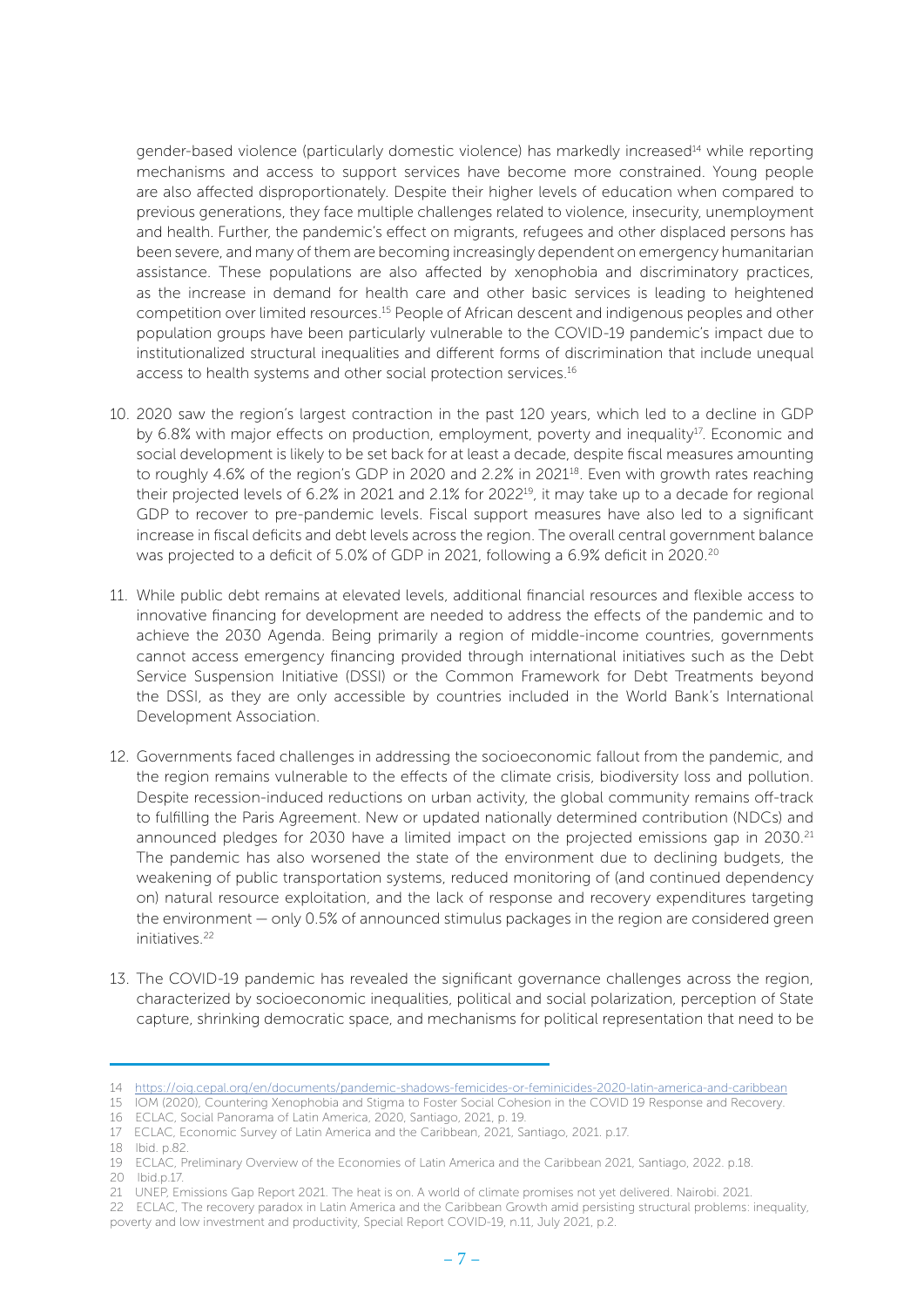strengthened. Trust in public institutions is low,<sup>23</sup> and representation for vulnerable populations is limited. Although social unrest declined at the beginning of the pandemic, increased needs for inclusion, recognition of rights and constitutional reforms have served as triggers for increased protests in many countries throughout the year. The pandemic has also overwhelmed established risk management approaches regarding disaster management, health, economic, social, and other sectors, underlining the increasing danger of global transnational threats.

- 14. The pandemic had a disproportionate impact on already vulnerable countries. Caribbean small island developing States (SIDS), which are the most disaster-prone SIDS globally (and represent 16 Member States in the region), face unique additional challenges. These include insularity, vulnerability to climate change and extreme weather events, proneness to severe economic shocks from a lack of economies of scale in production, high debt levels, reduced scope for output diversification, heavy dependence on food imports, and dependency on tourism, oil, and gas. Haiti is particularly vulnerable, facing combined political and humanitarian crises that were compounded by the 7.2-magnitude earthquake that struck on 14 August 2021. Furthermore, the food insecurity rate in the Caribbean of (70.3 %) is nearly double that of Mesoamerica (37.5%) and South America (39.2%).24
- 15. Humanitarian needs are increasing in the region. There are currently Humanitarian Response Plans in place in Colombia, El Salvador, Guatemala, Haiti, Honduras, and Venezuela (Bolivarian Republic of) responding to the needs of 13.4 million of the 27.9 million people in need, representing a 600% increase since 2016.25

<sup>23</sup> UNDP, "Trust in public institutions: building blocks of a conceptual framework", p. 17.

<sup>24</sup> FAO, IFAD, PAHO, WFP and UNICEF. 2021. Latin America and the Caribbean – Regional Overview of Food Security and Nutrition 2021: Statistics and trends. Santiago.

<sup>25</sup> OCHA. 2021. Latin America and the Caribbean – Weekly Situation Update (29 November – 5 December 2021).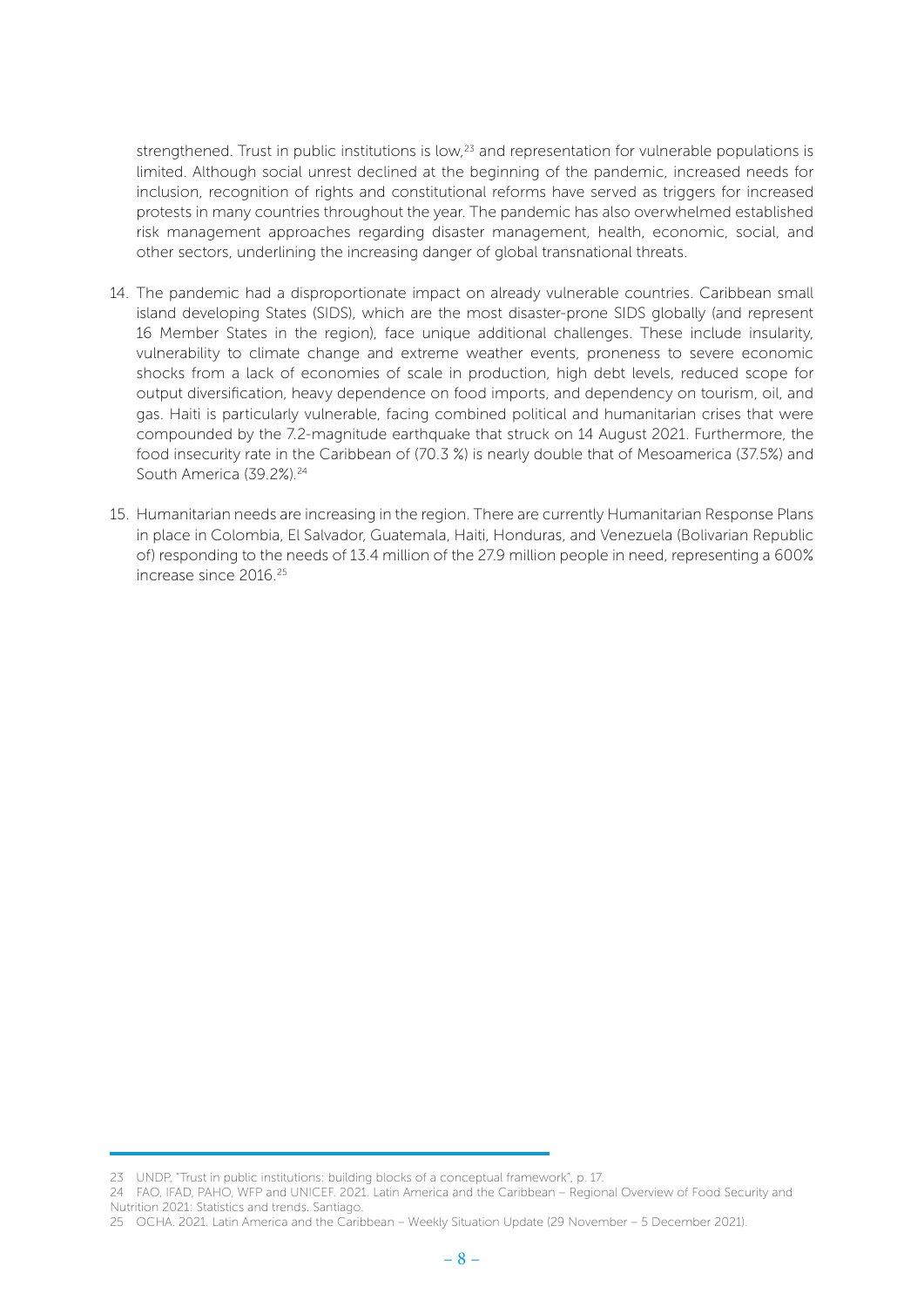## Ш. ADVANCING THE UNITED NATIONS **SECRETARY-GENERAL'S REFORMS AT THE REGIONAL LEVEL**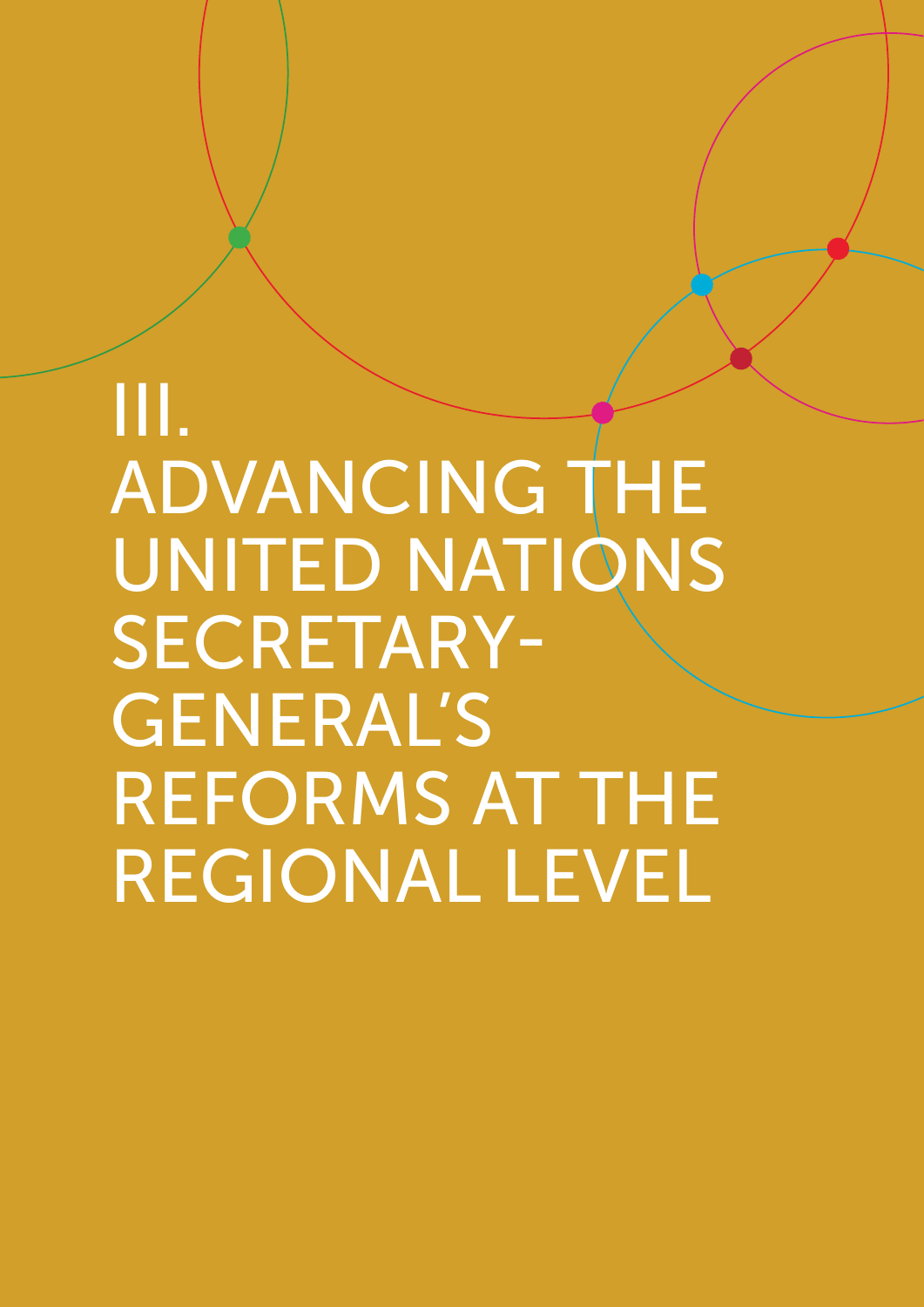- 16. 2021 was a year for consolidation of the RCP LAC and its working mechanisms. The RCP LAC has made progress in implementing the five recommendations of the United Nations Secretary-General related to the reform of the UNDS at the regional level. Six time-bound IBCs bring together existing expertise from UNDS entities to advance work on cross-border, subregional, and regional issues, in areas of common interest: climate change and resilience; crime and violence; equitable growth; financing for development; governance and institutions; and human mobility. The themes of gender equality and empowerment of women and girls, as well as youth, are addressed across the six areas. The IBC on financing for development has been operationalized in the last quarter of 2021 and will be launched in February 2022.
- 17. The RCP LAC consolidated the regional knowledge management platform, known as SDG Gateway. A content manager system was developed and implemented to decentralize uploading information by RCP LAC members, achieving efficiencies by automating this process. One of the main assets of the SDG Gateway is the "[Information System on support activities on SDG](https://agenda2030lac.org/estadisticas/support-sdg-monitoring-and-reporting.html) [Monitoring and reporting"](https://agenda2030lac.org/estadisticas/support-sdg-monitoring-and-reporting.html), created to support the National Statistical System of the countries of the region. This information system allows a clear system-wide overview of how the UN system and other international organizations are supporting countries in monitoring and reporting on the SDGs. During 2021, the SDG Gateway had 122,470 users (five times more compared to 2020) and 381,630 page views (three times more than 2020). The RCP LAC has identified an initial set of criteria to establish a roster of expertise, and a revamp of the SDG Gateway to further enhance the visibility and accessibility of regional assets is also on schedule to be launched in 2022.
- 18. The SDG Data and Statistics group strengthened alliances in the field of statistics by implementing a content management system to gather and disseminate all ongoing and planned technical assistance initiatives to support national statistical offices (NSOs) on SDG monitoring and reporting. The system facilitates coordination among United Nations entities and other organizations, including through the Statistical Conference of the Americas of ECLAC. Further to this, the group has initiated work on an update of a statistical capacities' diagnosis within NSOs in the region. ECLAC presented, jointly with DCO and DESA, the revamped version with new interface of its [CEPALSTAT](https://statistics.cepal.org/portal/cepalstat/index.html?lang=en) Portal, linking regional statistics and geospatial information and stressing the importance of the interoperability of information through open data.
- 19. The Regional Operations Management Team (ROMT) was established to develop the Regional Business Operations Strategy (R-BOS) and support the implementation of efficiency initiatives in the region. The development of the Regional BOS has been initiated, but further commitment and engagement from all RCP members will be required to complete the development of the regional BOS by end of March 2022.
- 20. United Nations entities continued their efforts to foster partnerships and communications on issues prioritized by the RCP LAC, including with the support of its Partnerships and Communications Working Group. The campaign [#2021YearForRecovery](http://bit.ly/3ifHXn2), launched in January 2021, reached over nine million people. In the context of increased human mobility in the region, 13 entities<sup>26</sup> published a [joint state](https://unsdg.un.org/latest/announcements/un-agencies-mourn-loss-life-people-move-latin-america-and-offer-accompany)ment mourning the loss of life of people on the move and offering to accompany a coordinated regional response. Another joint statement<sup>27</sup> was also issued, specifically requesting protection measures for Haitians on the move and the adoption of a comprehensive regional approach. On occasion of the International Migrants Day, other entities<sup>28</sup> launched the campaign [#CaminosQueDejanHuella,](https://bit.ly/3gJT085) reaching over 11 million people.

<sup>26</sup> OCHA, OHCHR, ILO, IOM, UNAIDS, UNDP, UNDRR, UNESCO, UNFPA, UNHCR, UNICEF, UNOPS, and UN-Women.

<sup>27</sup> UNHCR, IOM, UNICEF and OHCHR.

<sup>28</sup> IOM, ILO, OCHA, PAHO, UNAIDS, UNDP, UNDRR, UNESCO, UN-Habitat, UNHCR, UNODC, UNOPS, UN-Women, and WFP.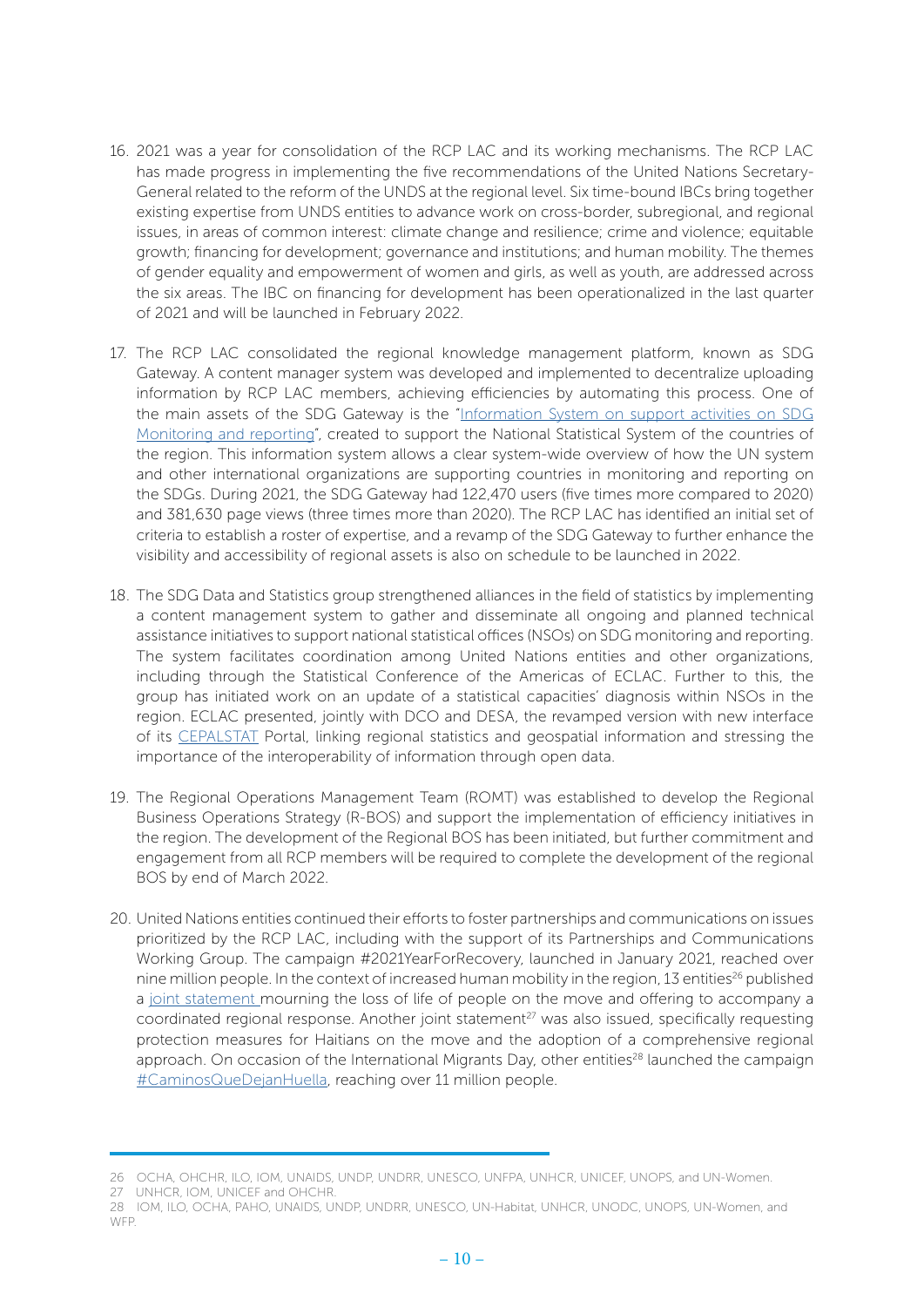## IV. HIGHLIGHTS **OF SYSTEM-WIDE RESULTS ACHIEVED AT THE REGIONAL LEVEL**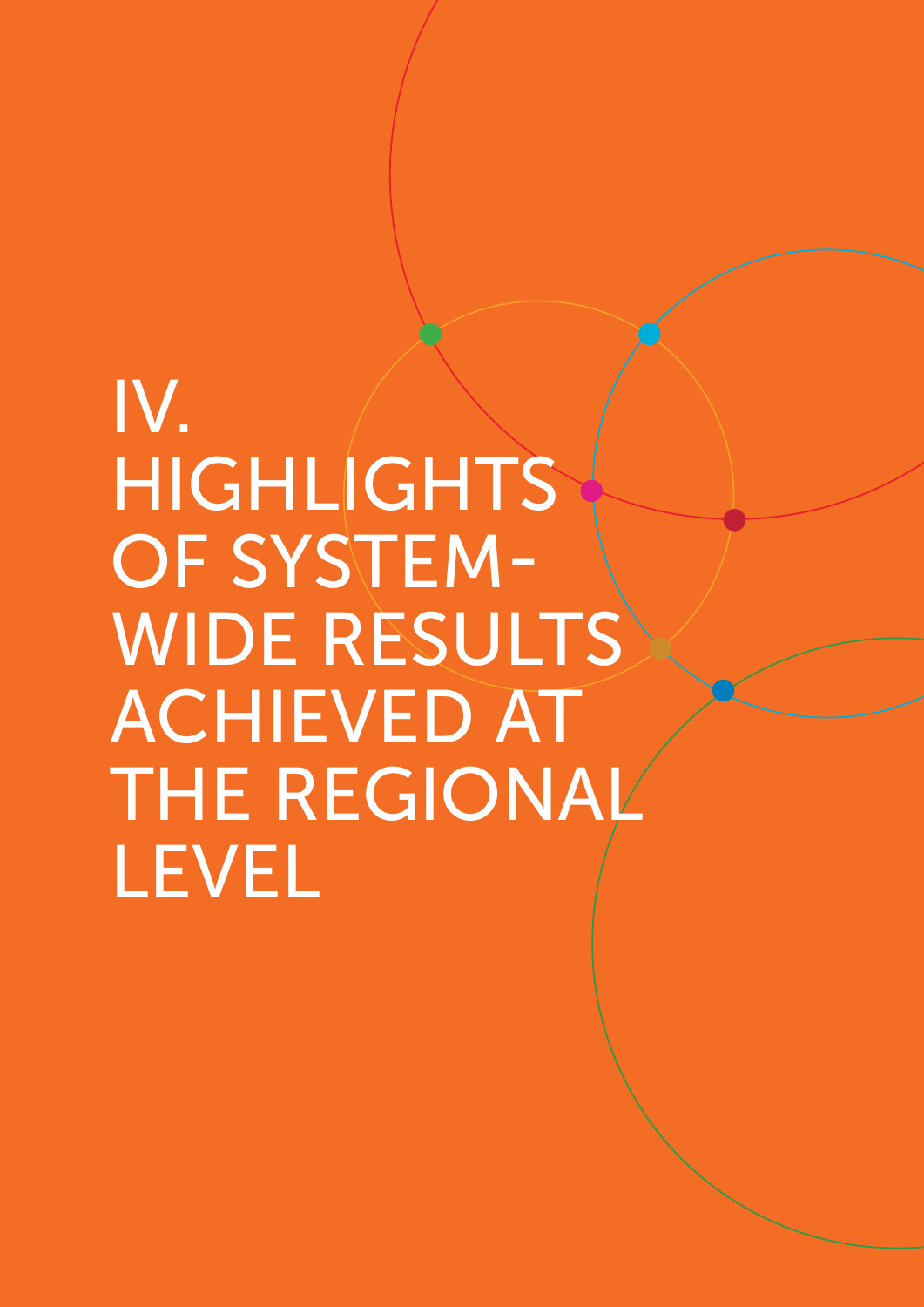21. This section includes the work conducted by the IBCs/thematic groups, as well as other interagency initiatives and results outside of the RCP LAC to reflect the full breadth of regional support provided by the UNDS in 2021. The main areas of support delivered by the regional level included policy generation and advisory services, inter-agency programming, including with a subregional focus, and capacity building on priority issues. These respond to the priorities identified in the United Nations Sustainable Development Frameworks (UNSDCFs) of the region and to the orientations provided by Resident Coordinators during their engagement with the RCP LAC in 2021.

#### CLIMATE CHANGE AND RESILIENCE

- 22. All UNSDCFs in the region prioritize the issues of climate change and resilience. Within this context, the IBC on Climate Change and Resilience developed position papers proposing different approaches to a sustainable, resilient and green COVID-19 recovery that included guidelines on climate change and Disaster Risk Reduction (DRR), education, and wildfires. The IBC finalized analysis of policy coherence between DRR, Climate Change Adaption and Sustainable Development, which is available for 10 Caribbean countries. It facilitated common UN messages and inter-agency collaboration for key regional events (Forum of Ministers of Environment, Climate Week, VII Regional Platform for DRR in the Americas and the Caribbean, 11th CARICOM-United Nations General Meeting; and the High-level Climate Change and Gender Dialogue).
- 23. UNDP, UNOPS, FAO, UNEP and UNESCO finalized the implementation of the ten-year Strategic Action Programme for the Sustainable Management of Shared Living Marine Resources in the Caribbean and North Brazil Shelf Large Marine Ecosystems ([CLME+ region\)](https://clmeplus.org/). The initiative facilitated an ecosystem-based management approach, involving multiple partners, including national governments; subregional inter-governmental technical organizations; national and regional private sector companies and associations; national and regional academia and research institutes; media; multi and bilateral organizations providing technical and funding support; development banks; national and regional civil society organizations, and gender groups. For the continuity of the project, the CLME+ region established an institutional coordination mechanism, including the participation of the five entities involved in the programme and ECLAC.
- 24. UN-REDD, a joint endeavour between FAO, UNDP, and UNEP, supported carbon market readiness through technical assistance for the land-use and forestry sectors in six countries (Colombia, Chile, Costa Rica, Ecuador, Mexico and Peru). As a result, technical and institutional capacities in these countries were reinforced to facilitate access to climate finance.
- 25. To facilitate access to key information regarding the implementation of NDCs in Latin America, the Climate Promise, led by UNDP in collaboration with ECLAC, EUROCLIMA +, the Inter-American Development Bank , the German Agency for International Cooperation, Avina Foundation and the Latin American Regional Platform on Low-Emission Development Strategies, developed a [digital](https://www.youtube.com/watch?v=YxmCWk-458U) [tool](https://www.youtube.com/watch?v=YxmCWk-458U) that provides information on 33 countries in the region. It helps to identify challenges and opportunities when responding to the climate crisis and to support progress in the implementation of the Paris Agreement. As a result, a total of 11 countries received gender technical support to develop gender-sensitive analysis relevant to climate change, update their NDCs, and strengthen their capacities. The World Meteorological Organization launched jointly with ECLAC the State of the Climate in Latin America and the Caribbean 2020 Report, calling for the international community to urgently prioritize the financing of climate adaptation measures.
- 26. UNEP and ECLAC organized two subregional high-level presentation and training workshops on SDG indicator 12.c.1 to address the scale and impact of fossil fuel subsidies. Both events were attended by high-level representatives of governments in the region. It provided experts and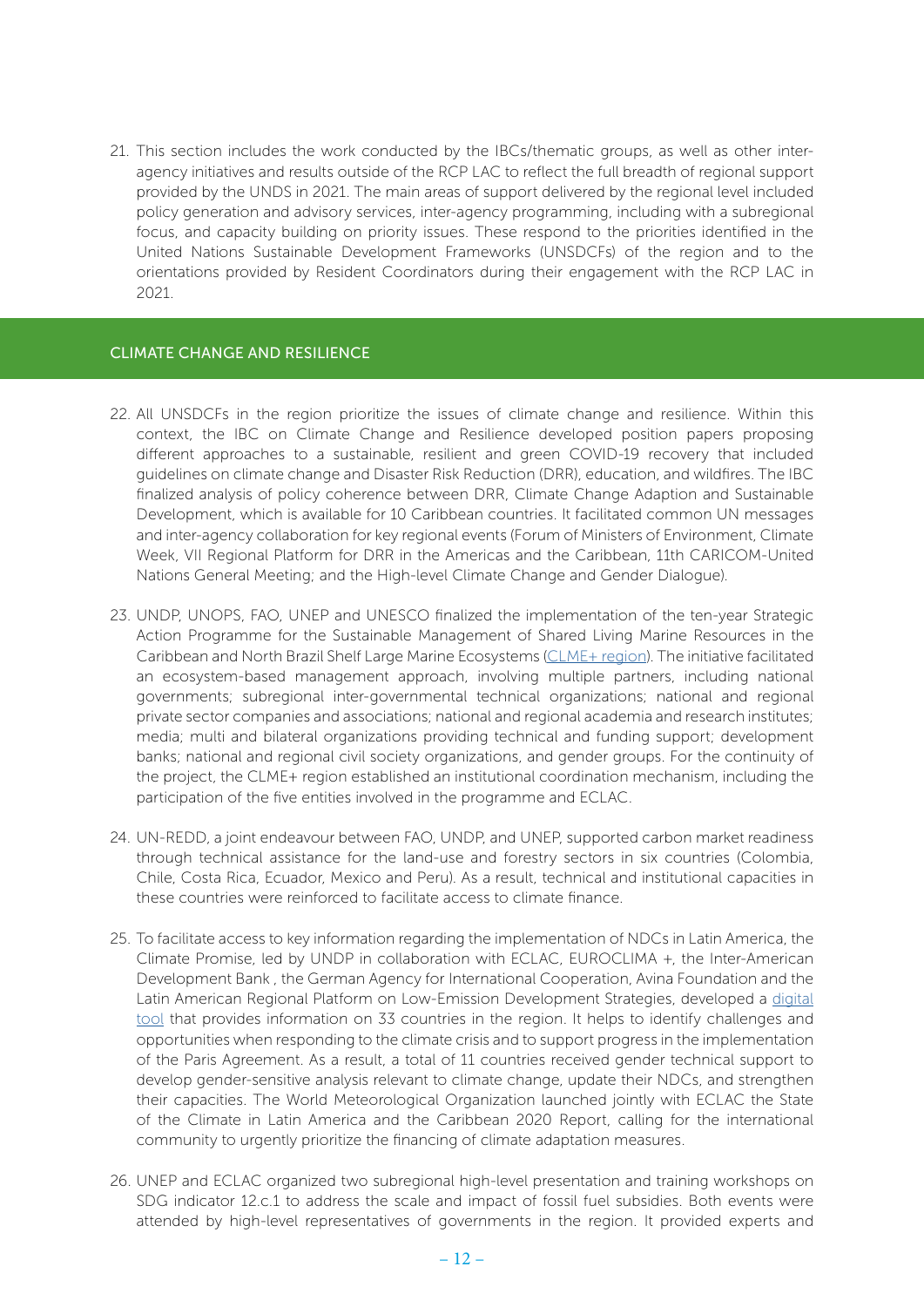technicians working in the field of fiscal policy and statistical capacity with knowledge to report progress against this indicator.

- 27. Additionally, in the framework of COP26 in Glasgow, ECLAC and UNEP organized jointly with AECID, AFD, Expertise France, FIIAPP and GIZ the event "[Empowering for Climate Action: visions](https://euroclimaplus.org/en/recent-events/articles-and-interviews/1520-empowering-for-climate-action-at-cop26) [and lessons learned"](https://euroclimaplus.org/en/recent-events/articles-and-interviews/1520-empowering-for-climate-action-at-cop26). This event highlighted regional actions for climate including the key role of the Regional Agreement on Access to Information, Public Participation and Access to Justice in Environmental Matters in Latin America and the Caribbean (the Escazú Agreement), the first ever regional treaty of its kind, which entered into force on 22 April 2021.
- 28. UNEP and PAHO developed a module on human rights, health and the environment that addresses the impact of climate change and pollution on human rights and strengthens the right to a safe, clean, healthy and sustainable environment. The module provided support to ten countries in the region in developing new regulations, building capacity, and raising awareness.
- 29. Regarding disaster risk management and assessments, joint inter-agency efforts took place in the Dominican Republic, where [a recovery needs assessment for the social and economic impacts](https://www.latinamerica.undp.org/content/rblac/en/home/climate-and-disaster-resilience/resilient-recovery/PDNA-and-CRNA-Assessments/The-Recovery-Needs-Assessment-for-the-Socaland-Economic-Impacts-of-COVID-19-Dominican-Republic.html) [of COVID-19](https://www.latinamerica.undp.org/content/rblac/en/home/climate-and-disaster-resilience/resilient-recovery/PDNA-and-CRNA-Assessments/The-Recovery-Needs-Assessment-for-the-Socaland-Economic-Impacts-of-COVID-19-Dominican-Republic.html) was conducted. In Saint Vincent and the Grenadines and Haiti, post-disaster needs assessments (PDNAs) were conducted after the La Soufrière Volcano eruptions and the 14 August earthquake by the United Nations, the European Union, the World Bank, and UNDP serving as the technical secretariat. A Damage and Loss Assessment (DaLA) coordinated by ECLAC in Guyana assessed the impacts of the May-June 2021 floods. The joint publication by ECLAC and UNDRR, '[The coronavirus disease \(COVID-19\) pandemic: an opportunity for a systemic approach](https://www.cepal.org/en/publications/46732-coronavirus-disease-covid-19-pandemic-opportunity-systemic-approach-disaster-risk) [to disaster risk for the Caribbean'](https://www.cepal.org/en/publications/46732-coronavirus-disease-covid-19-pandemic-opportunity-systemic-approach-disaster-risk) provided policy recommendations that underscore the need for disaster risk management practices to be incorporated into national planning to guarantee a comprehensive response to disasters.
- 30. UNDP and UNDRR continued implementing a risk informed and integrated approach to sustainable development and the Sendai Framework for DRR through active engagement in the Disaster-Related Statistics Working Group of the Statistical Conference of the Americas of ECLAC. They supported the development of NAPs and provided training for the integration of DRR and climate change adaptation in common country analyses (CCAs) and United Nations sustainable development cooperation frameworks (CFs).

#### CRIME AND VIOLENCE

- 31. The UNDCFs of the region prioritize the issues of violence and crime prevention and response. All UNSDCFs place particular emphasis on elimination of violence against women and girls, and on gender-based violence. In this context, the IBC on Crime and Violence coordinated a coherent and people-centered approach to address the various forms of violence and crime affecting the region. To capture and disseminate the knowledge produced by its members, it compiled 395 inter-agency publications organized by thematic category and scope.
- 32. The UNDS continued implementing the Latin America Regional Programme of the Spotlight Initiative. Based on a partnership with the European Union, the programme has a special focus on Central America and Mexico due to the prevalence of feminicide with unique aggravating factors such as migration in unsafe conditions, organized crime, and disappearances. UNDP, UNFPA, and UN-Women collaborated with regional and subregional partners, governments, and civil society to advance the implementation of the programme. To strengthen essential services to survivors of violence, data on shelters in Latin America were produced in partnership with the Inter-American Network of Refugees, and procedures for guidance on women's shelters management were developed. In the Caribbean, the focus of the programme is on eradicating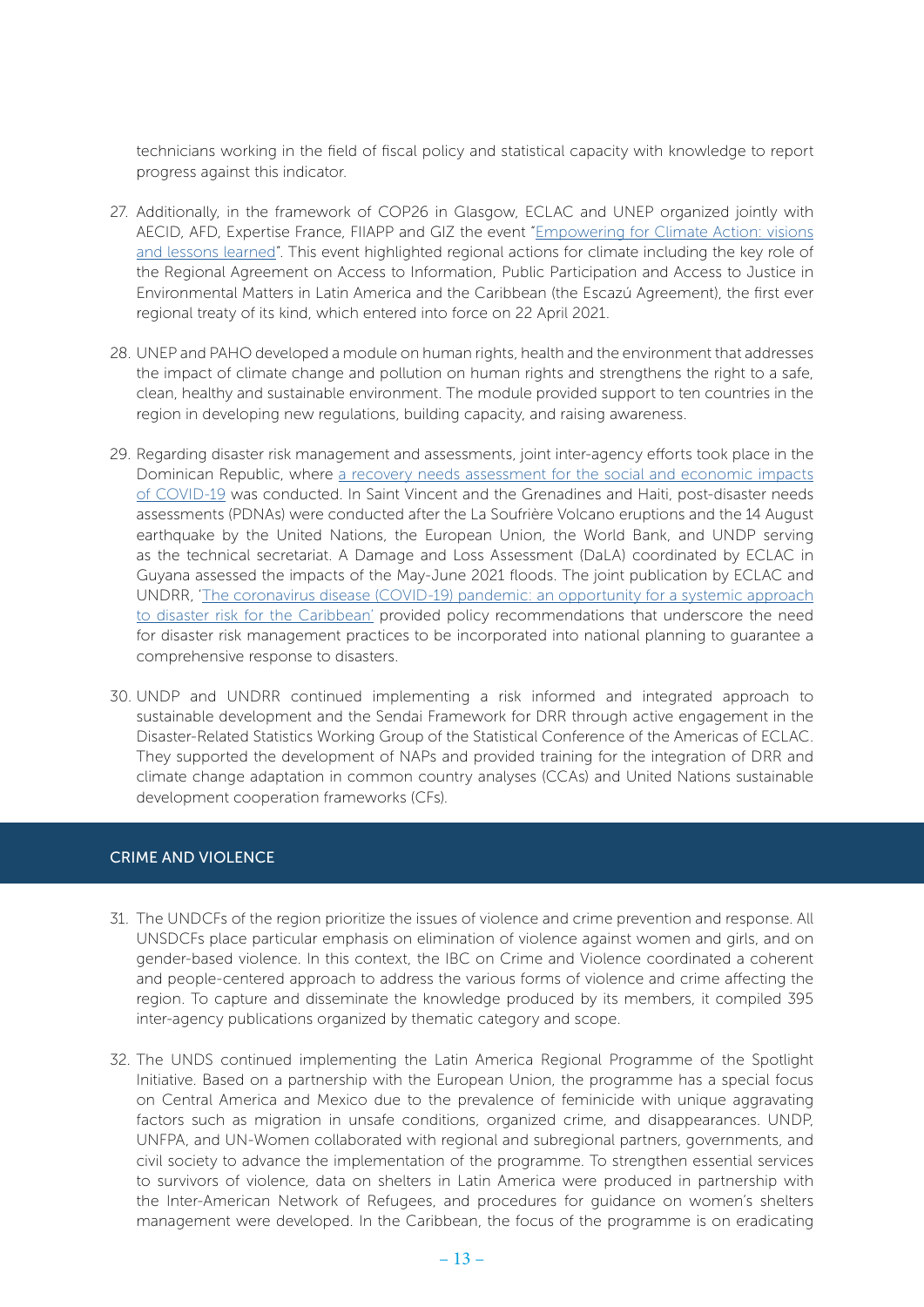family violence, and in the regional component, UNDP, UNICEF and other UN entities work on enhancing existing policies and programmes, replicate, and share good practices to sustainably address the challenges women and girls encounter in navigating national systems.

33. The programme also compiled and disseminated recommendations for the application of the Latin American Model Protocol for the investigation of gender-related killings of women in the context of COVID-19 in collaboration with the Ibero-American Association of Public Ministries (AIAMP) and EUROsociAL+. Guidance for the investigations of femicides/feminicides in the context of organized crime was developed together with UNDP and AIAMP and adopted by the later. ECLAC, collaborated with UNDP and the Latin American Council of Social Sciences, to develop a [Course](https://www.clacso.org/en/curso-de-medicion-de-violencia-por-razon-de-genero-contra-las-mujeres-y-de-femicidio-feminicidio/) [on the measurement of gender-based violence and femicide-feminicide,](https://www.clacso.org/en/curso-de-medicion-de-violencia-por-razon-de-genero-contra-las-mujeres-y-de-femicidio-feminicidio/) which highlighted the importance of quality information on violence against women, improved interoperability between institutions responsible for its measurement, and ensured comparability between countries. An important result protecting human rights' defenders was reached with the finalization of the La Esperanza Protocol developed by the Center for Justice and International Rights with the support of the United Nations, which includes a gender perspective and a specialized analysis of threats suffered by women human rights' defenders. The programme also dedicated a portion of its resources to strengthening civil society organizations' capacities in selected countries.

#### EQUITABLE GROWTH

- 34. The UNSDCFs of the region prioritize increased access and quality of social services, especially for the most vulnerable and discriminated populations. The expansion and sustainability of social protection systems, including care systems, is prominently featured, as well as the need to address labor informality and promote labor inclusion and decent work, especially for women and youth. Throughout 2021, RCs indicated particular interest in regional level support on social protection, addressing labor informality and promoting decent work, as well as inclusion of a strong Leaving No One Behind Approach in UN-supported policy and programmatic work. In this context, the IBC on Equitable Growth supported regional initiatives by organizing several policyoriented webinars. Topics covered in the webinars included: employment (led by ILO with ECLAC and UNDP); decent work and productivity (led by ILO with ECLAC and UNDP) and fiscal policy challenges for sustainable development (led by ECLAC with UNDP).
- 35. The joint publication '[Employment situation of Latin America and the Caribbean. Policies to protect](https://www.cepal.org/en/publications/47511-employment-situation-latin-america-and-caribbean-policies-protect-labour) [labour relations and hiring subsidies amid the COVID-19 pandemic'](https://www.cepal.org/en/publications/47511-employment-situation-latin-america-and-caribbean-policies-protect-labour), prepared by ECLAC and ILO, presents statistics and analysis of the main labour market indicators and trends in the region. The report's recommendations highlight the importance of policies to boost employment that achieve new job creation while avoiding the destruction of existing sources of employment. Another joint publication by both entities ['Employment situation in Latin America and the Caribbean:](https://www.cepal.org/en/publications/46956-employment-situation-latin-america-and-caribbean-decent-work-platform-workers) [Decent work for platform workers in Latin America'](https://www.cepal.org/en/publications/46956-employment-situation-latin-america-and-caribbean-decent-work-platform-workers) stresses the need for the inclusive use of new technologies to generate jobs and shares considerations for the design of appropriate regulatory frameworks for digital platform workers in the region. Both publications have been downloaded 53,653 times from ECLAC website and the reports' recommendations have been disseminated in seminars, intergovernmental events, and [specific project websites.](https://www.cepal.org/es/transformaciones-tecnologicas-america-latina-empleos-productivos)
- 36. The UNDS also provided policy support and facilitated intergovernmental spaces for peer-to-peer learning to strengthen social protection systems. The [fourth session of the Regional Conference](https://crds.cepal.org/4/en) [on Social Development in Latin America and the Caribbean of ECLAC](https://crds.cepal.org/4/en) was held together with the XIII Ministerial Forum for Development in Latin America and the Caribbean of UNDP in October 2021. There, the document '[Disasters and inequality in a protracted crisis: towards universal,](https://www.cepal.org/en/publications/47376-disasters-and-inequality-protracted-crisis-towards-universal-comprehensive) [comprehensive, resilient and sustainable social protection systems in Latin America and the](https://www.cepal.org/en/publications/47376-disasters-and-inequality-protracted-crisis-towards-universal-comprehensive) [Caribbean](https://www.cepal.org/en/publications/47376-disasters-and-inequality-protracted-crisis-towards-universal-comprehensive)' was welcomed by Member States in the adopted [resolution.](https://crds.cepal.org/4/en/node/90) The document highlights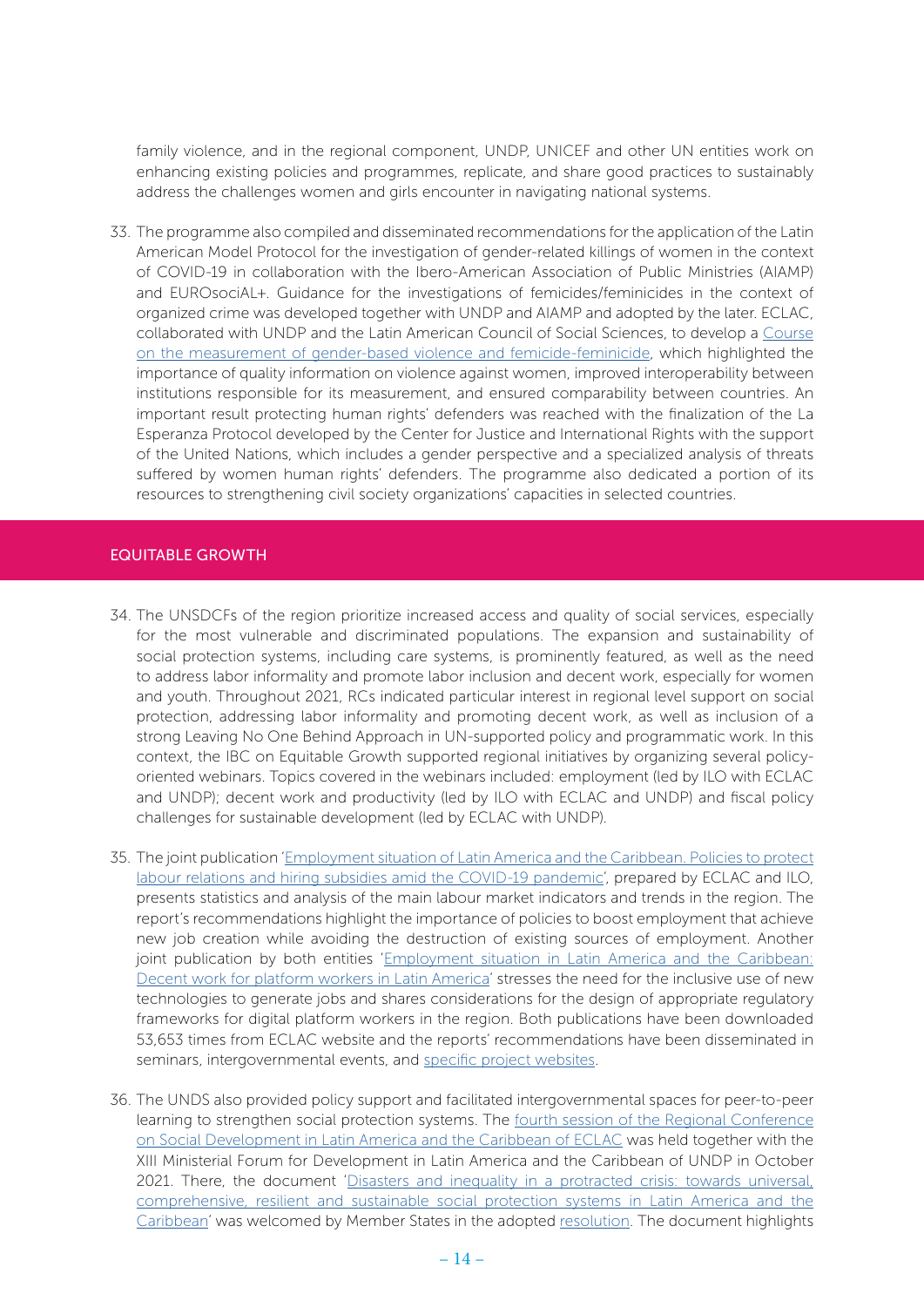the importance of linking social protection and disaster risk management systems to achieve greater social and institutional resilience.

- 37. In response to the situation of women and youth, the UNDS launched the Regional Initiative on Social Protection and Gender. The initiative was aimed at advancing the development of social protection systems with a gender perspective to guarantee access to services and income security. Under this framework, ['Clinics to advance towards comprehensive care systems](https://spark.adobe.com/page/ARA5TrhYLilp4/)' were organized by UNDP, ILO and UN-Women. The different sessions were aimed at 45 civil servants from 9 countries in the region. The six sessions shared national and local experiences to provide practical notions and covered key topics to advance the care agenda in the region. UNDP and UNICEF also launched the policy paper '[The invisible COVID-19 graveyard: intergenerational losses for the](https://www.latinamerica.undp.org/content/rblac/en/home/library/crisis_prevention_and_recovery/the-invisible-covid-19-graveyard--intergenerational-losses-for-t.html) [poorest young people and actions to address a human development pandemic'](https://www.latinamerica.undp.org/content/rblac/en/home/library/crisis_prevention_and_recovery/the-invisible-covid-19-graveyard--intergenerational-losses-for-t.html), drawing urgent attention to critical aspects of the current situation regarding children an early age and young people.
- 38. Addressing the needs of subregions, UN-Habitat, ILO and FAO, in partnership with the Secretariat of Central American Social Integration (SISCA) and EUROsociAL, launched the [Plan for the](https://eurosocial.eu/en/eurosocial-tv/plan-para-la-recuperacion-reconstruccion-social-y-resiliencia-de-centroamerica-y-republica-dominicana/) [recovery, social reconstruction and resilience of Central America and the Dominican Republic](https://eurosocial.eu/en/eurosocial-tv/plan-para-la-recuperacion-reconstruccion-social-y-resiliencia-de-centroamerica-y-republica-dominicana/), which established a road map for recovery, reconstruction and resilience, and proposes a series of projects and interventions around three main areas: social protection, job generation, and informal settlements and sustainable urban development. This initiative has facilitated subregional synergies and efficiencies across humanitarian and development interventions.

#### GOVERNANCE AND INSTITUTIONS

- 39. The UNSDCFs of the region prioritize governance with different levels of emphasis on, for example, support to effective public institutions, capacity development on SDG data and statistics, access to justice, corruption and transparency, social dialogue and participation, and political participation of marginalized/excluded groups. In this context, the IBC on Governance and Institutions increased knowledge and awareness and facilitated the dialogue on anticorruption and fair public management within the UNDS and with external stakeholders. This was achieved through briefings to RCs on the results of the Special Session of the United Nations General Assembly against corruption and its pertaining political declaration, and discussions on regional challenges and opportunities for advancing this critical agenda. The group also developed a joint communication campaign on the importance of practices related to the fight against corruption and fair public management and provided UNCTs with a set of shared messages vetted and backed by the wider United Nations system that reached over 4.5 million persons in 22 different countries. The IBC also organized a dialogue with both United Nations staff and external partners on challenges and measures to prevent and combat corruption and promote fair public management.
- 40. In response to a request made by the DSRSG/RC/HC of Haiti on behalf of the UNCT, UNDP, UNODC and UNOPS in the IBC on Governance and Institutions provided technical support to advance the work on anti-corruption. This included a mission of senior United Nations officials and technical experts from three agencies, which assessed the situation of corruption in the country and led to the development of a joint United Nations strategy. As a key result, the Government of Haiti signed an agreement to tackle corruption through the implementation of a joint programme — engaging OHCHR, UNDP, UNODC and UNOPs —to be funded by the Peacebuilding Fund. One of the main objectives of the programme is to support civil society organizations on strengthening trust in institutions and protecting human rights.
- 41. Capacity-building efforts were complemented by UNODC, UNDP and OHCHR. Trainings, reaching more than 1,200 participants, addressed the poor availability and quality of statistical information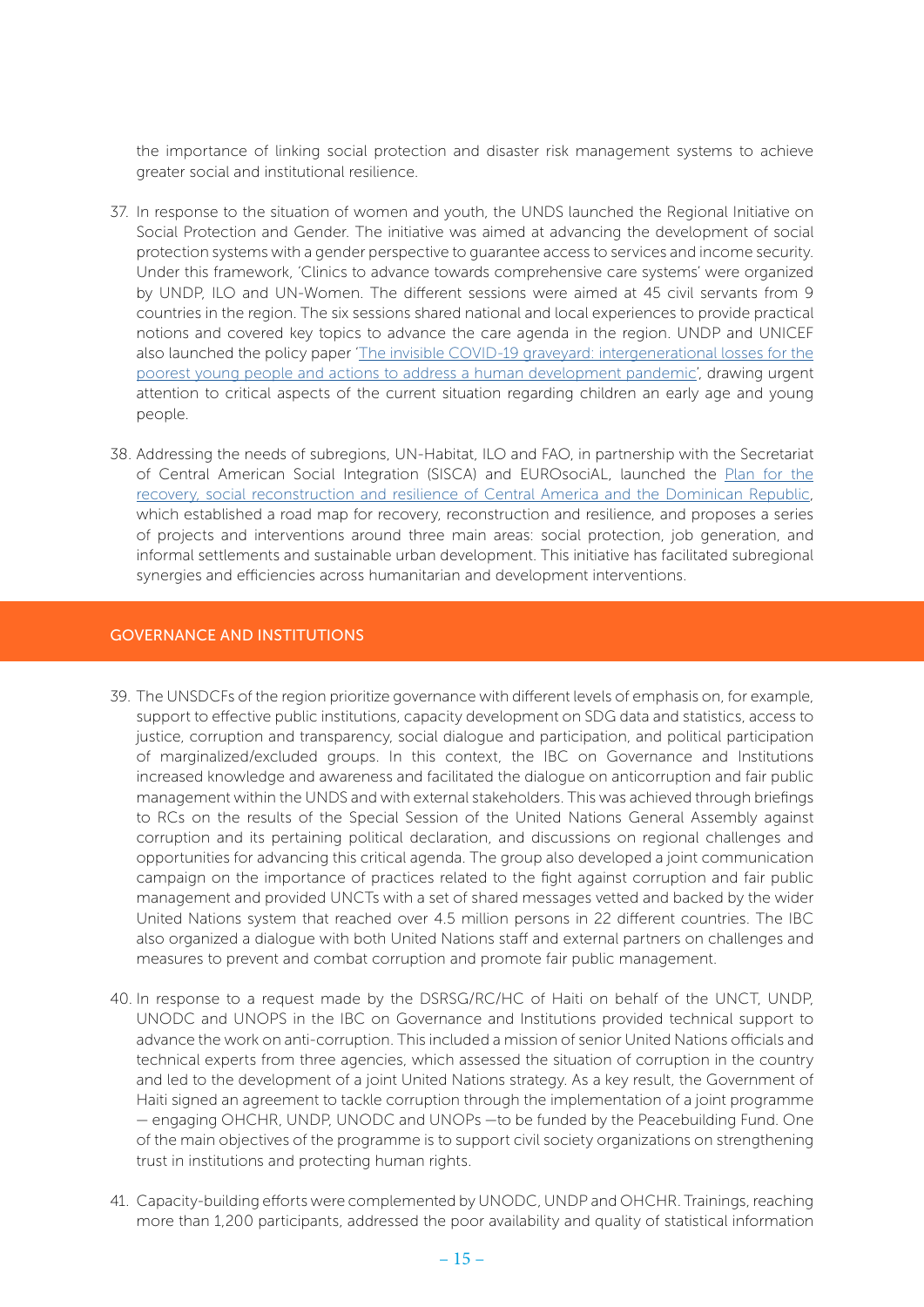on SDG 16 in the region to strengthen the technical capacities of stakeholders to generate, analyze and disseminate SDG 16 indicators. This also served to promote a "data community" among data producers and users, facilitating the exchange of experiences and challenges.

42. UNDP and OHCHR continued their collaboration to mainstream human rights in the private sector and prevent business-related human rights abuses. They promoted the application of the [UN](https://eur03.safelinks.protection.outlook.com/?url=https%3A%2F%2Fwww.ohchr.org%2Fdocuments%2Fpublications%2Fguidingprinciplesbusinesshr_en.pdf&data=04%7C01%7Caugusto.rey%40undp.org%7C06ff020faee14fb880a208d92796846f%7Cb3e5db5e2944483799f57488ace54319%7C0%7C0%7C637584349686801684%7CUnknown%7CTWFpbGZsb3d8eyJWIjoiMC4wLjAwMDAiLCJQIjoiV2luMzIiLCJBTiI6Ik1haWwiLCJXVCI6Mn0%3D%7C1000&sdata=RkUZV4SXtif%2FoSh246gJAefDLJ7UIbStU3vPqd3T3z8%3D&reserved=0) [Guiding Principles on Business and Human Rights](https://eur03.safelinks.protection.outlook.com/?url=https%3A%2F%2Fwww.ohchr.org%2Fdocuments%2Fpublications%2Fguidingprinciplesbusinesshr_en.pdf&data=04%7C01%7Caugusto.rey%40undp.org%7C06ff020faee14fb880a208d92796846f%7Cb3e5db5e2944483799f57488ace54319%7C0%7C0%7C637584349686801684%7CUnknown%7CTWFpbGZsb3d8eyJWIjoiMC4wLjAwMDAiLCJQIjoiV2luMzIiLCJBTiI6Ik1haWwiLCJXVCI6Mn0%3D%7C1000&sdata=RkUZV4SXtif%2FoSh246gJAefDLJ7UIbStU3vPqd3T3z8%3D&reserved=0) in the [VI Forum on Business and Human Rights](https://vifororegional.empresasyderechoshumanos.org/) [in the region,](https://vifororegional.empresasyderechoshumanos.org/) an event organized as part of the Joint Project on [Responsible Business Conduct in](https://www.ohchr.org/SP/Issues/Business/Pages/JointProjectResponsibleBusinessConduct.aspx) [Latin America and the Caribbean](https://www.ohchr.org/SP/Issues/Business/Pages/JointProjectResponsibleBusinessConduct.aspx) implemented by the Organization for Economic Cooperation and Development (OECD), with support from the European Union.

#### HUMAN MOBILITY

- 43. In a regional context facing increased mobility flows, migrants, refugees and persons in need of international protection are population groups prioritized in most UNSDCFs in the region. Throughout 2021, RCs indicated particular interest in regional level support on socio-economic inclusion of migrants and refugees, forward-looking inter-agency analysis on human mobility trends for Central America, development of common messages and coordinated communications on issues related to migrants, refugees and returnees (in the case of Central America), and regional level engagement in existing inter-governmental mechanisms to support common positions on the issue of human mobility among LAC countries.
- 44. In this context, the IBC on Human Mobility prepared the [Regional Review of the Implementation](https://pactomigracion.cepal.org/en) [of the Global Compact for Safe, Orderly and Regular Migration \(GCM\) in Latin America and](https://pactomigracion.cepal.org/en) [the Caribbean](https://pactomigracion.cepal.org/en) under the leadership of ECLAC and IOM and the support of ILO, UNDP and UNHCR in the preparatory process. This process provided governments and other stakeholders an opportunity to conduct an assessment of progress made in implementing the GCM, while highlighting challenges and opportunities, identifying gaps and best practices, and regional priorities and resource requirements. Key findings and recommendations<sup>29</sup> were also formulated to inform the 2022 International Migration Review Forum. This was considered the widest and most ambitious regional preparatory process to review progress in the implementation of the GCM.
- 45. The IBC on Human Mobility provided advocacy support to RCs and UNCTs on a wide range of issues, including the protection of rights, access to basic services, the situation of children, COVID-19, misinformation, xenophobia, temporary protection mechanisms, return and sustainable reintegration. The IBC is preparing periodic analysis to share with RCs/UNCTs on human mobility trends in Central America and is developing a rapid assessment of priority needs of migrants and refugees in Central America to better inform inter-agency advocacy, planning and programming in support of the countries of the sub-region. The IBC also provided a coordinated response to the demand for support of the Government of Colombia, channeled through the UN Resident Coordinator in Colombia, in the framework of the Ministerial Conference on Migration held in Bogota, Colombia, in October 2021.
- 46. [The Comprehensive Development Plan \(CDP\) for El Salvador, Guatemala, Honduras and south](https://www.cepal.org/en/publications/47249-comprehensive-development-plan-salvador-guatemala-honduras-and-south-southeast)[southeast Mexico,](https://www.cepal.org/en/publications/47249-comprehensive-development-plan-salvador-guatemala-honduras-and-south-southeast) requested by the countries' Presidents to ECLAC, aims to ensure that migration from Northern Central America and south-southeast Mexico is safe, orderly, and regular. It aims at strengthening the humanitarian-development nexus tackling migration's structural causes

<sup>29</sup> [https://repositorio.cepal.org/bitstream/handle/11362/47423/S2100311\\_en.pdf](https://repositorio.cepal.org/bitstream/handle/11362/47423/S2100311_en.pdf).

Full report will be available at: <https://migrationnetwork.un.org/country-regional-network/latin-america-caribbean>.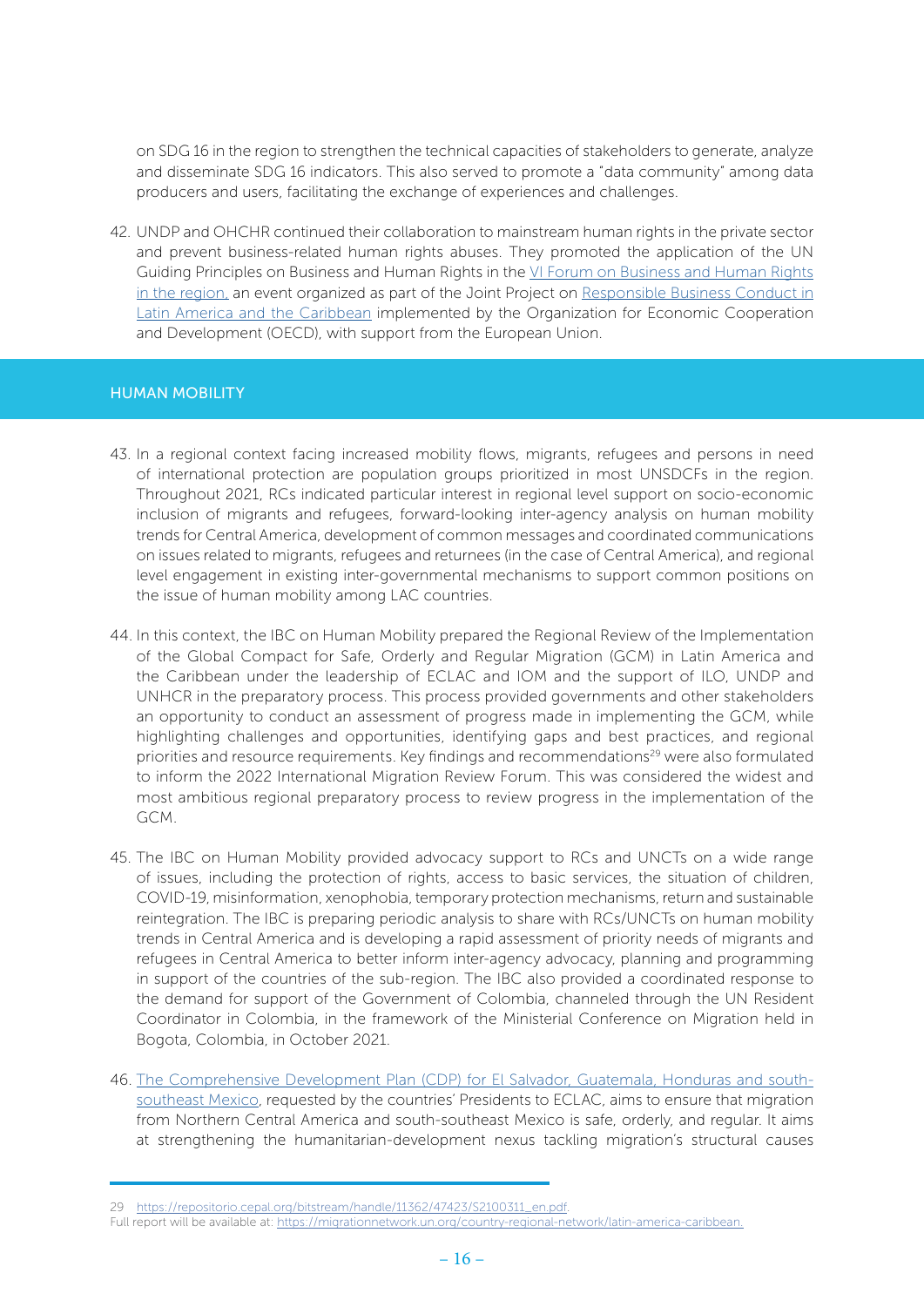bringing together medium and long-term sustainable development perspectives along with more short-term humanitarian ones. It comprises a diagnostic analysis of the four countries' development challenges in light of the socioeconomic impact of the COVID-19 pandemic and puts forward over 100 costed project proposals to be implemented over five years across four pillars of interventions: economic development; social well-being; environmental sustainability, climate change, and disaster risk reduction; and comprehensive management of the migration cycle. Under the coordination of the Executive Secretary of ECLAC, the plan includes the inputs of 20 United Nations entities, DCO, RCs and the UNCTs of the countries involved. The CDP has been approved by the UN Executive Committee on 15 April 2021 as the innovative UN System-wide strategy and cooperation platform for addressing the structural causes of migration and forced displacement with a medium and short-term vision. It was officially launched in September 2021 and a [website](https://www.cepal.org/en/pdi) was created that includes an open-source georeferenced platform. Since then, ECLAC has been working closely with the respective governments to identify priority projects to be implemented and with the four Resident Coordinators and the related UNCTs to devise the implementation strategy of the CDP ensuring synergies with the UN Sustainable Development Cooperation Frameworks (CFs).

- 47. Central American displacement was also addressed with a toolkit launched by UNDP and UNHCR, '[Facing the Challenges of Forced Displacement in Central America and Mexico. Regional Local](https://www.latinamerica.undp.org/content/rblac/en/home/library/democratic_governance/enfrentando-los-desafios-del-desplazamiento-forzado-en-centroame.html) [Governance Framework 2021-2026'](https://www.latinamerica.undp.org/content/rblac/en/home/library/democratic_governance/enfrentando-los-desafios-del-desplazamiento-forzado-en-centroame.html). It promotes practical approaches that put into action local initiatives in the context of the Comprehensive Regional Protection and Solutions Framework. The toolkit was built around four pillars: mainstreaming forced displacement into local development planning; protection and access to essential services; rule of law and e-governance; and socioeconomic integration and social cohesion. As a result of the collaboration between UNHCR, IOM, UNICEF, and ILO, Member States approved the ['Operational Guide for Applying](https://www.rcmvs.org/sites/default/files/Documentos%20de%20Trabajo/operational_guide_for_applying_the_best_interests_of_the_child_in_contexts_of_human_mobility.pdf) [the Best Interest of the Child and Adolescents in Context of Human Mobility'](https://www.rcmvs.org/sites/default/files/Documentos%20de%20Trabajo/operational_guide_for_applying_the_best_interests_of_the_child_in_contexts_of_human_mobility.pdf) at the Regional Conference on Migration.
- 48. In support of Venezuelan migrants and refugees, [the Regional Inter-Agency Coordination](https://www.r4v.info/es/home) [Platform for Refugees and Migrants from Venezuela,](https://www.r4v.info/es/home) co-led by UNHCR and IOM, coordinated the response to the movement of refugees and migrants from Venezuela (Bolivarian Republic of) to 17 countries in the region. WFP, UNICEF and the International Policy Centre for Inclusive Growth also launched the study '[Social protection and Venezuelan migration in the context](https://www.wfp.org/publications/social-protection-and-venezuelan-migration-latin-america-and-caribbean-context-covid) [of COVID-19'](https://www.wfp.org/publications/social-protection-and-venezuelan-migration-latin-america-and-caribbean-context-covid) to provide an understanding of the legal and operational barriers faced by those migrants to access emergency programmes and social protection in nine countries.
- 49. Other inter-agency initiatives that seek to reduce the vulnerability of Venezuelan migrants and refugees and increase the resilience of host communities include: 'Inclusive Cities, Solidarity Communities', led by UNHCR, IOM, UN-Habitat and the European Union in nine pilot cities and six countries. The project aimed to implement innovative actions that incorporate protection of refugees and migrants, in terms of medium- and long-term socioeconomic integration, migratory governance, and inclusive, sustainable urban development. The initiative offers a new way to prevent xenophobia by promoting area-based integration plans that benefit both migrants and hosting communities. Also implemented in 2021 was the UNDP/ILO 'Migration from Venezuela: opportunities for Latin-American and the Caribbean: Regional socio-economic integration strategy', which promotes inclusive economic growth and social development for Venezuelan migrants and their host communities within a national and regional approaches. With joint advocacy from UNAIDS and PAHO, HIV and AIDS have been included in the Declaration of the Quito Process of May 2021, which commits countries to expanding HIV responses to Venezuelan migrants and refugees.
- 50. Finally, UNESCO and UNICEF launched the initiative 'Towards a Regional Monitoring Framework for Students on the move'. It aims to strengthen the capacities of national education systems in planning and monitoring the situation of people on the move with educational needs in 22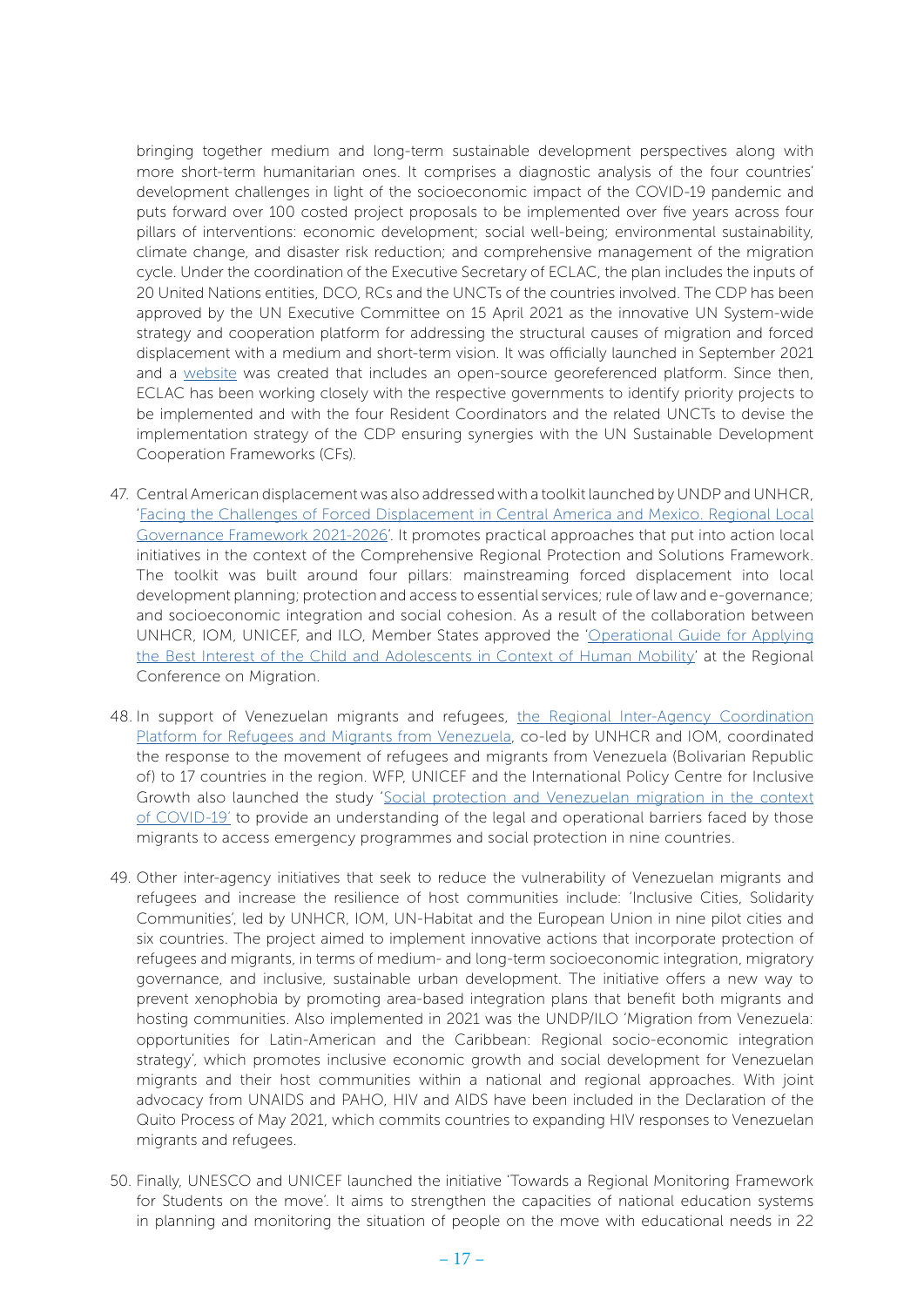countries. This will help ministries of education generate and monitor comparable and highquality data, develop regional monitoring mechanisms, and establish educational interventions for populations on the move.

#### GENDER EQUALITY AND THE EMPOWERMENT OF WOMEN AND GIRLS

- 51. In addition to the previously reported initiatives regarding the cross-cutting theme of gender equality and the empowerment of women and girls, in the context of the IBC on Equitable Growth, UNDP and UN-Women issued the paper '[The impacts of COVID-19 on women's](http://c/Users/marta.alvarez/Downloads/undp-rblac-CD19-PDS-Number25-onumujeres-EN%20(4).pdf) [economic autonomy in Latin America and the Caribbean](http://c/Users/marta.alvarez/Downloads/undp-rblac-CD19-PDS-Number25-onumujeres-EN%20(4).pdf)' in a [webinar](https://www.facebook.com/AmericaLatinaGenera/videos/1725372724291006/) held in March 2021, which recording received more than 8,000 visits. This document analyzes actions taken by governments in the region to mitigate the consequences of the pandemic and assesses the extent to which they recognize, make visible and focus on the impacts of the crisis on the lives of girls and women.
- 52. ECLAC and UN-Women issued two joint policy documents: ['Measures and actions promoted](https://www.cepal.org/sites/default/files/events/files/220222_documento_mapeo_medidas_covid-19_rev_dag_eng.pdf) [by the Governments of Latin America and the Caribbean against COVID-19 in key areas for the](https://www.cepal.org/sites/default/files/events/files/220222_documento_mapeo_medidas_covid-19_rev_dag_eng.pdf) [autonomy of women and gender equality'](https://www.cepal.org/sites/default/files/events/files/220222_documento_mapeo_medidas_covid-19_rev_dag_eng.pdf) and '[Towards the construction of Comprehensive Care](https://www2.unwomen.org/-/media/field%20office%20americas/documentos/publicaciones/2021/11/towardsconstructioncaresystems_nov15-21%20v04.pdf?la=es&vs=123) [Systems in Latin America and the Caribbean. Elements for Implementation](https://www2.unwomen.org/-/media/field%20office%20americas/documentos/publicaciones/2021/11/towardsconstructioncaresystems_nov15-21%20v04.pdf?la=es&vs=123)'. Both organizations also developed 'the [Methodological guide on time-use measurements in Latin America and the](https://cea.cepal.org/10/sites/cea10/files/presentations/cea10-time-use-measurements-latin-america-the-caribbean.pdf) [Caribbean](https://cea.cepal.org/10/sites/cea10/files/presentations/cea10-time-use-measurements-latin-america-the-caribbean.pdf)' with the Mexico National Institute of Statistics and Geography, which systematizes experiences in the measurement of time-use and develops guidelines for conducting surveys. Other joint policy recommendations and updated data and statistics about the situation of women's autonomy in the region were produced by the UNDS with the support of strategic partners and are included in the [ECLAC Gender Equality Observatory for Latin America and the Caribbean.](https://oig.cepal.org/en)
- 53. In the area of health, PAHO, UNFPA and UNICEF co-organized Regional Adolescent Pregnancy Prevention Weeks to serve as a platform for advocacy and mobilization of political commitment and investment in this issue. The 2021 commemoration focused on pregnancies in girls under 15 years old, and included events such as the implementation of a regional assessment on early pregnancy, a social media campaign, webinars, and a youth forum. Activities were implemented in collaboration with CARICOM, the Council of Ministers of Health of Central America, and the Andean Health Organization.
- 54. The initiative 'Every Woman Every Child Latin America and the Caribbean', implemented by UNFPA, UNICEF, UN-Women, WHO, UNAIDS and the World Bank Group, advocated for the continuity in the provision of essential sexual, reproductive, maternal, child and adolescent health services for the population in the context of COVID-19, and provided guidance to monitor maternal health indicators in pregnant women and social inequalities during the pandemic. Major achievements included, defining the methodology to establish SDG 3 targets and reduce inequalities; and updating the [country inequality profile dashboards.](https://public.tableau.com/app/profile/lauren.francis/viz/EWEC-LACDashboard/Indicators) A series of webinars were also organized, including one on the ["Impact of the pandemic on social inequalities and the promise of 'leaving](https://youtu.be/9Wh6lxEkXjM) [no one behind",](https://youtu.be/9Wh6lxEkXjM) and another to strengthen the analytical capacities at national and subnational levels in the [analysis of social inequalities in the health of women, children and adolescents](https://www.youtube.com/watch?v=-nf3WAUoFM8).
- 55. In 2021, the Joint Programme 'For a Region Free of Child Marriage and Early Unions: 2018-2022', implemented by UNICEF, UN-Women and UNFPA, contributed to strengthening the regional multi-stakeholder platform "Together for action: girls and youth free from child marriage and early unions" by promoting policies to prevent gender-based violence and protect children, incorporating SDG indicator 5.3 in [ECLAC Gender Equality Observatory for Latin America and](https://oig.cepal.org/en) [the Caribbean,](https://oig.cepal.org/en) and publishing the paper '[Child, early and forced marriages and unions: harmful](https://www.cepal.org/es/publicaciones/47552-matrimonios-uniones-infantiles-tempranos-forzados-practicas-nocivas) [practices that deepen gender inequality in Latin America and the Caribbean'](https://www.cepal.org/es/publicaciones/47552-matrimonios-uniones-infantiles-tempranos-forzados-practicas-nocivas).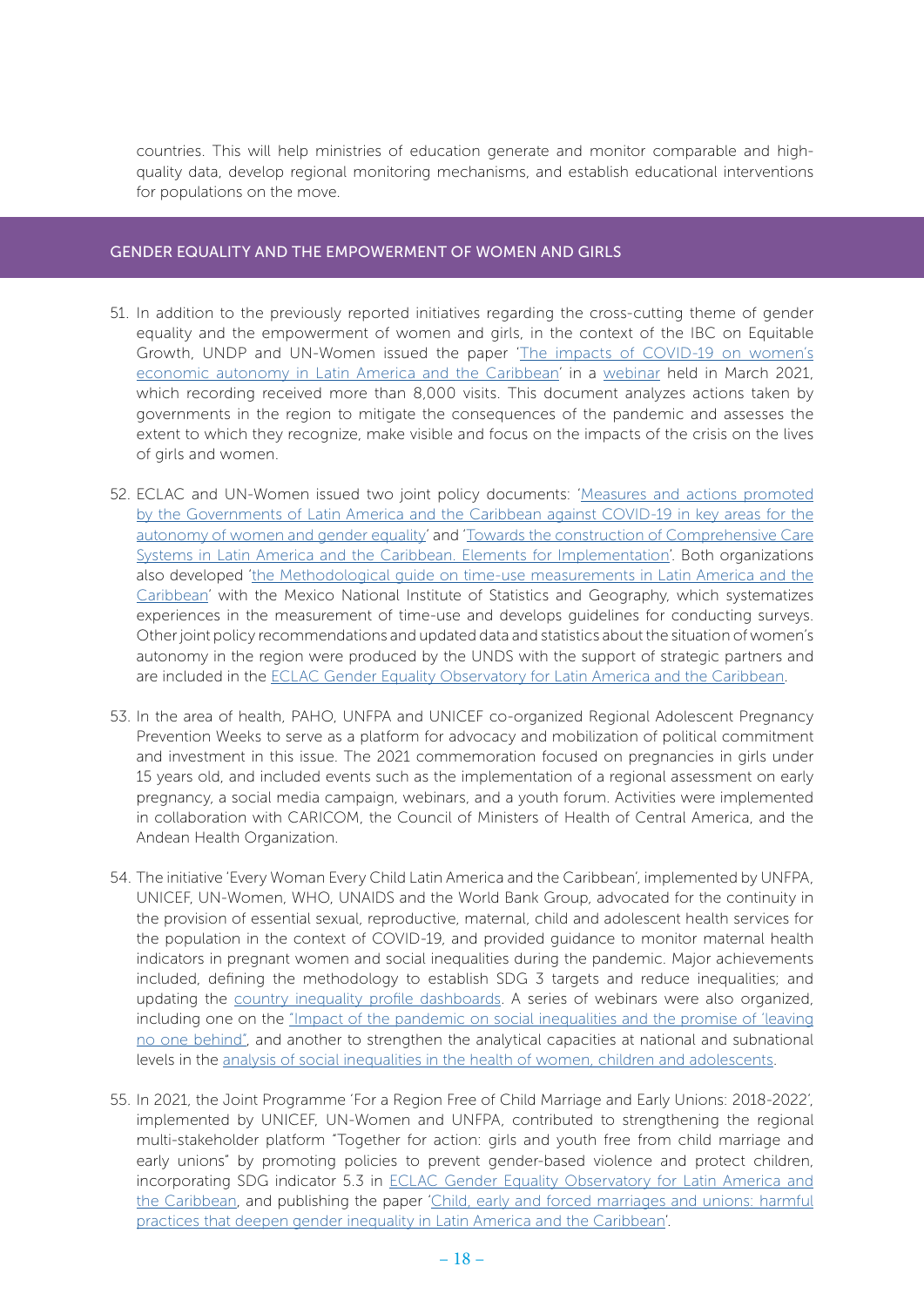#### **YOUTH**

- 56. To address the cross-cutting theme of youth, the UNDS focused on outreach and education to ensure that young people have the knowledge, capacity and access to participate in the achievement of the SDGs. Exemplifying this work were the MOOC on youth and global citizenship and the launch on International Youth Day of the joint publication '[Latin American and Caribbean](https://juventud2030.org/wp-content/uploads/2020/10/C1901185_WEB-eng.pdf) [Youth and the 2030 Agenda for Sustainable Development: an examination from within the United](https://juventud2030.org/wp-content/uploads/2020/10/C1901185_WEB-eng.pdf) [Nations system](https://juventud2030.org/wp-content/uploads/2020/10/C1901185_WEB-eng.pdf)'. The document reviews the progress towards the achievement of a selection of SDGs as they affect the young population and defines lines for future action to promote resilient, sustainable, and inclusive development.
- 57. ECLAC, UNICEF and UNESCO jointly organized with different regional youth organizations the [Latin American and Caribbean Regional Table: Children, Adolescents and Youth Engagement for](https://www.un.org/ecosoc/sites/www.un.org.ecosoc/files/files/en/2021doc/Latin%20America%20and%20Caribbean.pdf) [a Sustainable Recovery](https://www.un.org/ecosoc/sites/www.un.org.ecosoc/files/files/en/2021doc/Latin%20America%20and%20Caribbean.pdf) that took place at the tenth anniversary of the ECOSOC Youth Forum. The event enabled to identify critical challenges and opportunities for regional youth for the success of the 2030 Agenda in a context of COVID-19 and elaborate a set of recommendations for UN Member States within the framework of the HLPF process. ECLAC and UNICEF also launched an issue of their "Challenges newsletter" on ['The COVID-19 pandemic: the right to education of](https://www.cepal.org/en/publications/47639-covid-19-pandemic-right-education-children-and-adolescents-latin-america-and) [children and adolescents in Latin America and the Caribbean'](https://www.cepal.org/en/publications/47639-covid-19-pandemic-right-education-children-and-adolescents-latin-america-and), which explores the challenges and the opportunities for secondary education during and after the pandemic.

#### FOOD SYSTEMS

- 58. In preparing for the United Nations Food Systems Summit, meetings and consultations were promoted to overcome challenges and deliver healthier, more sustainable, and inclusive food systems to advance the implementation of all SDGs in the region. Regular meetings and thematic webinars were led by FAO, IFAD and WFP to promote dialogue and knowledge exchange in topics of relevance for the region. Through this joint effort, 16 LAC countries conducted 123 member states dialogues and 111 independent dialogues before the Food Systems Summit. Fourteen LAC governments published their national pathways for sustainable food systems. ECLAC and FAO collaborated with IFAD, ILO, UNESCO, WFP, UNDP and UNEP to organize two multi-stakeholder regional policy dialogues — one of which was in the framework of the Fourth meeting of the Forum of the Countries of Latin America and the Caribbean on Sustainable Development. This effort resulted in a declaration for the transformation of food systems to be more sustainable, inclusive and resilient.
- 59. Multiple evidence-based approaches were developed to support policy makers. The joint publication '[Latin America and the Caribbean – Regional Overview of Food Security and Nutrition](https://www.fao.org/documents/card/en/c/cb7497en/) [2021: Statistics and trends'](https://www.fao.org/documents/card/en/c/cb7497en/) by FAO, WFP, PAHO, IFAD and UNICEF revealed that the region is regressing in its fight against hunger and malnutrition, returning to levels reached 15 years ago. Another publication, '[The Outlook for Agriculture and Rural Development in the Americas: a look](https://www.cepal.org/es/publicaciones/47208-perspectivas-la-agricultura-desarrollo-rural-americas-mirada-america-latina) [at Latin America and the Caribbean 2021-2022](https://www.cepal.org/es/publicaciones/47208-perspectivas-la-agricultura-desarrollo-rural-americas-mirada-america-latina)' by ECLAC, FAO and the Inter-American Institute for Cooperation on Agriculture highlights opportunities to reconstruct and transform the current development model, underlining necessary adjustments to agri-food systems and the need to strengthen resilience to future risks. ECLAC and FAO also prepared two joint bulletins, one on ['Food systems and COVID-19 in Latin America and the Caribbean n˚18: Digitalising agriculture for](https://www.cepal.org/en/publications/46918-food-systems-and-covid-19-latin-america-and-caribbean-ndeg-18-digitalising) [an inclusive transformation of rural societies](https://www.cepal.org/en/publications/46918-food-systems-and-covid-19-latin-america-and-caribbean-ndeg-18-digitalising)', which stresses the need to improve state policies regarding agriculture to ensure that the benefits of digitalisation reach everyone, particularly smaller producers and traders and those living in isolated rural areas. The other is on '[Food systems and](https://www.cepal.org/en/publications/46915-food-systems-and-covid-19-latin-america-and-caribbean-ndeg-17-recovery) [COVID-19 in Latin America and the Caribbean N° 17. Recovery with transformation: a mid-term](https://www.cepal.org/en/publications/46915-food-systems-and-covid-19-latin-america-and-caribbean-ndeg-17-recovery) [overview'](https://www.cepal.org/en/publications/46915-food-systems-and-covid-19-latin-america-and-caribbean-ndeg-17-recovery), which provides a preliminary overview of the effects of the current crisis on the regional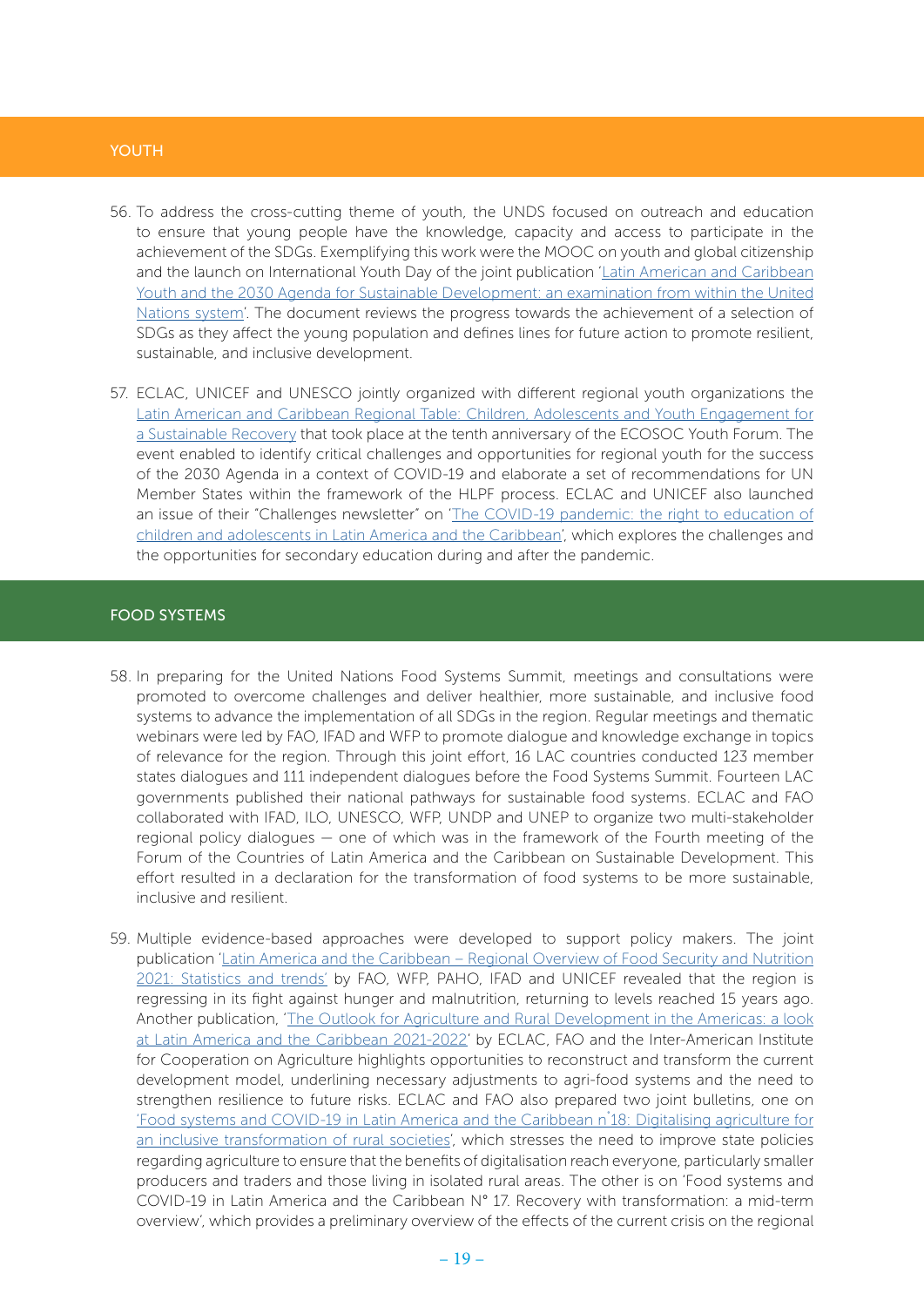agri-food system and offers solutions to recover and transform agri-food systems to improve social and economic conditions of people living in the region.

60. To address food insecurity in the region, the 'Anticipatory Action in the Central American Dry Corridor: A Joint FAO-WFP Strategy' aims at increasing resilience in vulnerable populations in the Dry Corridor against disasters and crises that impact food and nutrition security. WFP engaged in partnership strengthening to achieve more coordinated and effective responses during the COVID-19 emergency at the regional and country levels to support school feeding activities. The Regional Nutrition Group for Latin America and the Caribbean also coordinated the activities of its partners (FAO, PAHO/WHO, UNICEF, WFP, IFRC, Action Against Hunger, and Save the Children) to promote healthy eating and the adequate nutritional status for the most vulnerable population groups.

#### ii. Additional support to United Nations country teams and Resident Coordinators through the Peer Review Group and other inter-agency initiatives

- 61. In addition to the support provided through the Issue-Based Coalition, the UNDS continued its support to UNCTs, RCs, and Resident Coordinator's Offices (RCOs) through the Peer Support Group (PSG), chaired by DCO and includes 30 United Nations entities, to deliver guidance and quality assurance support on the various stages of designing CCAs and CFs. In 2021, the group reviewed four CFs: El Salvador, Honduras, Peru, and the Caribbean Multi-country Sustainable Development Framework (MSDCF), which encompass 22 countries and territories, ensuring that all CFs meet global quality criteria. PSG members facilitated online workshops and consultations between governments, UNCTs and other stakeholders throughout the various stages of developing CFs, increasing the common understanding of the global guidance on CFs and contributing to generating agreements on common priorities. The PSG conducted regional and country trainings for eight countries designing their CFs in 2022 (Bolivia, Brazil, Chile, Costa Rica, Dominican Republic, Ecuador, Haiti and Venezuela (Bolivarian Republic of)). The PSG also supported CF evaluations and helped strengthen the theories of change and results frameworks of the CFs developed in 2021.
- 62. In support of RCOs' functions, the DCO regional team (DCO LAC) rolled out the first part of the induction of RCO economists with ECLAC and UNDP. Through its coordination of the RCO LAC economist network, DCO LAC also partnered with FAO, ILO, ITC, UNCTAD and UNWTO to connect RCOs with system-wide expertise on a wide range of topics. It also organized the first induction of RCO partnership officers with UNICEF and UNHCR. As part of a joint initiative, DCO LAC, UNDP, DPPA and OHCHR organized training on strategic foresight and integrated analysis for RCOs.
- 63. In 2021, ECLAC has continued to organize monthly sessions of the [Community of Practice on the](https://www.cepal.org/en/topics/2030-agenda-sustainable-development/eclac-community-practice-voluntary-national-reviews) [Voluntary National Reviews \(VNRs\) of the countries from Latin America and the Caribbean](https://www.cepal.org/en/topics/2030-agenda-sustainable-development/eclac-community-practice-voluntary-national-reviews) with the support and participation from Resident Coordinator Offices in the region. The Community of Practice is a regional platform for peer-to-peer learning, collaboration and exchange of experiences, knowledge and best practices regarding the VNR processes.

#### iii. Engagement with key regional stakeholders

- 64. The United Nations has engaged with a series of key stakeholders at the regional level to better support Member States in advancing the implementation of the 2030 Agenda. In addition to initiatives already mentioned in other sections, the following merit mention:
- 65. The [Fourth meeting of the Forum of the Countries of Latin America and the Caribbean on](https://foroalc2030.cepal.org/2021/en) [Sustainable Development](https://foroalc2030.cepal.org/2021/en), under the chairpersonship of Costa Rica and convened under the auspices of ECLAC, provided a space for countries and other stakeholders in the region to reaffirm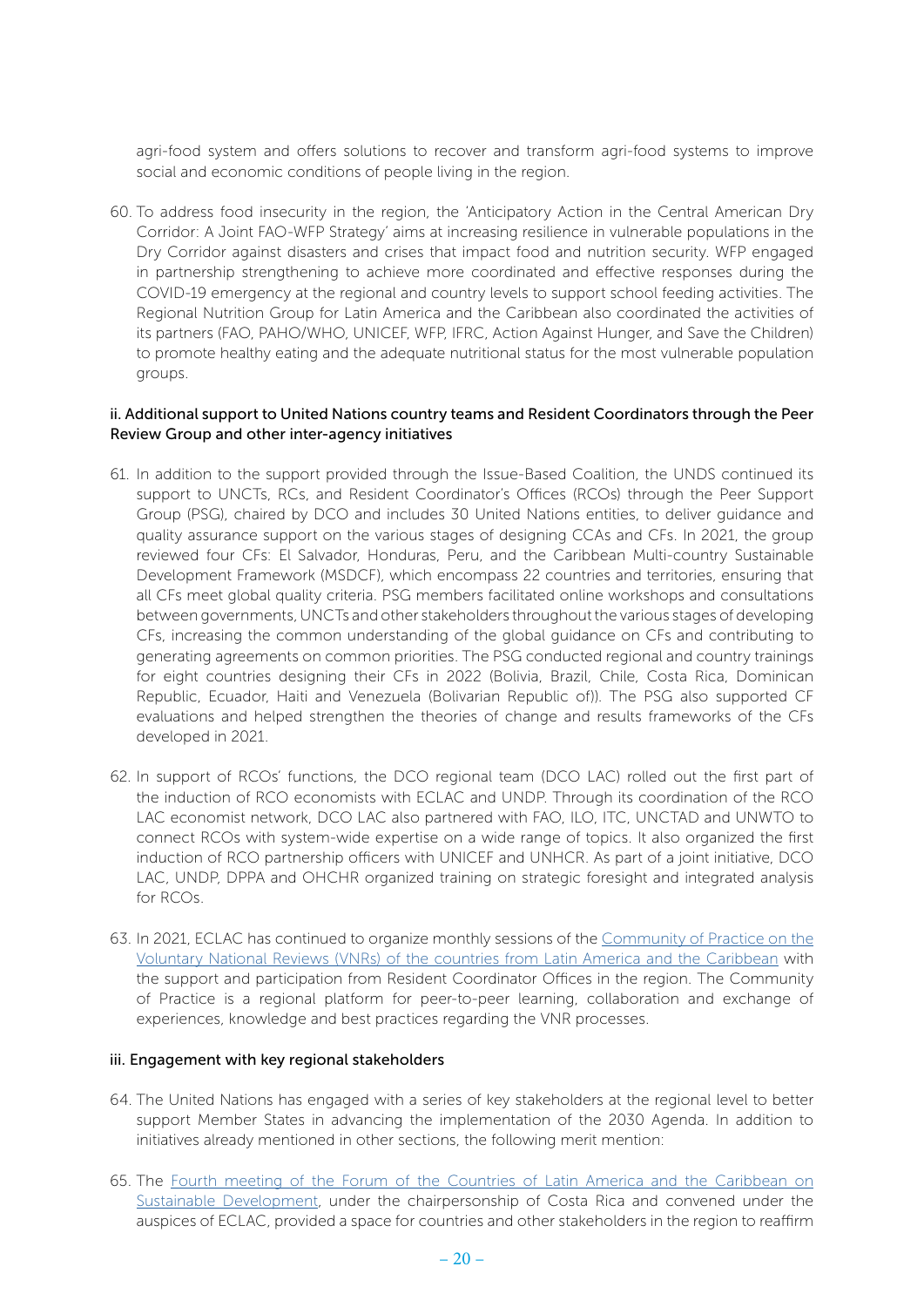their commitment to unity, cooperation, multilateralism and to a transformative recovery — key requisites for implementing the 2030 Agenda. All Member States in the region and associate members of ECLAC, as well as 21 United Nations entities, RCs, 24 intergovernmental organizations, 21 financial institutions,118 representatives from the academic sector, 38 from the private sector, and more than 440 civil society, parliamentarians and local authorities were present. A total of 9,608 people connected to the event. At the end of the Forum, delegates approved a document with 94 [conclusions and recommendations](https://foroalc2030.cepal.org/2021/en/documents/intergovernmentally-agreed-conclusions-and-recommendations-fourth-meeting-forum-countries) that contributed to the 2021 High-level Political Forum on Sustainable Development.

- 66. ECLAC, jointly with UNDP, UNFPA, UN-Women and UN-Habitat, activated several of its existing subsidiary bodies and intergovernmental meetings for which the Regional Commission acts as secretariat. These included the Regional Conference on Women, the Regional Conference on Social Development, the Regional Conference on Population and Development, the Statistical Conference of the Americas, the Caribbean Development and Cooperation Committee and the General Assembly of Ministers and High-level Authorities on Housing and Urban Development in Latin America and the Caribbean, to convene all stakeholders in the region to discuss challenges caused by the COVID-19 pandemic and how to build forward better. These conferences served as regional platforms to enable policy dialogue, peer learning, exchange of experience, and multi-stakeholder engagement to reflect on the progress made and challenges faced in the implementation of the 2030 Agenda in synergy with regional agendas, such as the [Regional](https://www.cepal.org/sites/default/files/events/files/40_years_of_the_regional_gender_agenda.pdf) [Gender Agenda](https://www.cepal.org/sites/default/files/events/files/40_years_of_the_regional_gender_agenda.pdf) and the [Regional Agenda for Inclusive Social Development,](https://www.cepal.org/en/publications/45330-regional-agenda-inclusive-social-development) during the crisis.
- 67. The VII Regional Platform for Disaster Risk Reduction in the Americas and the Caribbean (RP21), held in November 2021 raised awareness of the increasing economic and human cost of disasters in the region, underlining the special challenges faced by SIDS. The RP21, chaired by Jamaica, and co-organized with UNDRR and the Caribbean Disaster Emergency Management Agency, culminated with the [Ministerial Declaration](https://rp-americas.undrr.org/sites/default/files/inline-files/Ministerial%20Declaration_EN.pdf) and the agreement of the [Regional Action Plan f](https://rp-americas.undrr.org/sites/default/files/inline-files/Regional%20Action%20Plan_EN.pdf)or the Implementation of the Sendai Framework for Disaster Risk Reduction. The United Nations<sup>30</sup> participated and led several sessions, contributing to the success of the event.
- 68. Under the coordination of the Americas Division of DPPA, the United Nations also joined efforts with the Caribbean during the 11th CARICOM-United Nations General Meeting. About 120 representatives from CARICOM and the United Nations joined the virtual meeting and held dialogues on enhancing economic recovery; promoting social resilience; advancing citizen wellbeing; promoting green recovery and building environmental resilience; and safer societies and good governance. One key outcome was the decision to conduct inter-sessional meetings to further enhance collaboration.
- 69. As Latin America and the Caribbean is the most urbanized region of the developing regions, the situation of those living in urban areas has been another area of focus. [The Urban and](https://plataformaurbana.cepal.org/en) [Cities Platform of Latin America and the Caribbean](https://plataformaurbana.cepal.org/en) compiles urban information and indicators, news and knowledge about policies, frameworks, mechanisms, and good practices that support countries and cities in implementing the New Urban Agenda. UN-Habitat and ECLAC, in partnership with EUROsocial, SISCA and Cities Alliance, prepared the 'Regional Plan for the Implementation of the New Urban Agenda in Central America and the Dominican Republic', which helps align and build economies of scale around specific urban and housing solutions, including financing mechanisms for implementation.
- 70. Certain groups such as those living with HIV/AIDS have also received specific attention. Through the [Global Partnership for Action to Eliminate all Forms of HIV related Stigma and Discrimination,](https://www.unaids.org/sites/default/files/media_asset/global-partnership-hiv-stigma-discrimination_en.pdf) the UNDS, led by UNAIDS, UN-Women, UNDP and the Global Network of People Living with HIV,

<sup>30</sup> ECLAC, FAO, OCHA, IOM, PAHO, UNDP, UNEP, UNESCO, UNICEF, UNOPS and WMO.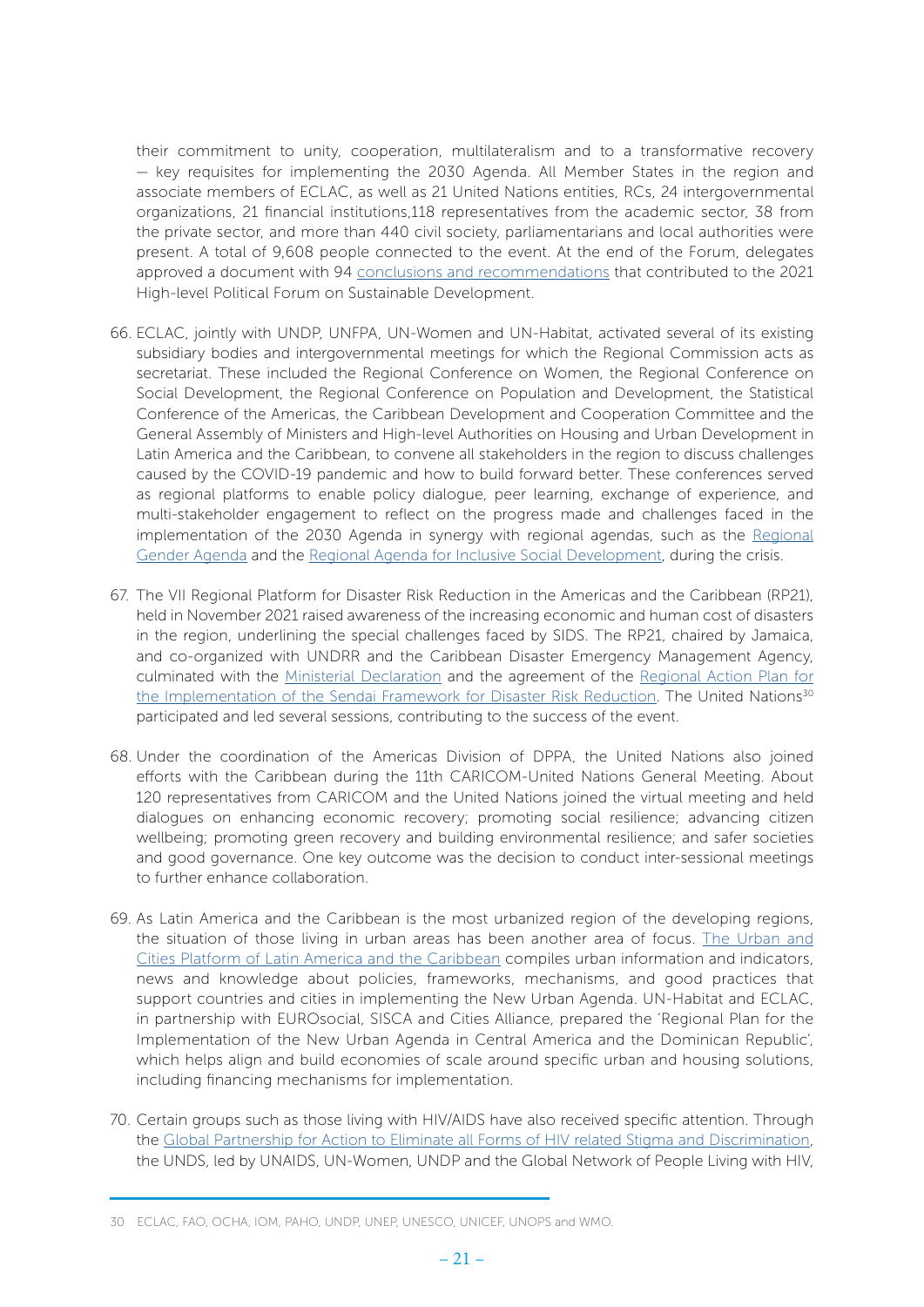and RedTraSex, supported four countries in taking action to eliminate stigma and discrimination in health, education, labour, community, justice and humanitarian settings. Another related interagency initiative was led by UNAIDS, with support from UNICEF, WFP, UNDP, UNFPA, UNESCO and PAHO/WHO, to assist community-led projects targeting people living with or affected by HIV and COVID-19. The initiative includes the implementation of 61 projects in 19 countries, demonstrating how small catalytic funds can make a difference and bring a positive impact for entire communities in moments of extreme vulnerability and exacerbated inequalities. UNAIDS and UNOPS delivered capacity building training on HIV and prevention of sexually transmitted infections as part of programmatic initiatives supporting procurement and infrastructure in Argentina, Brazil, and Guatemala.

- 71. Other multi-stakeholder inter-agency initiatives included the Network of IntegrHabitat Centers, led by UN-Habitat, IOM and UNHCR. This platform helps establish community centers to provide assistance and orientation and facilitate socioeconomic integration for vulnerable groups, including migrants, refugees, and hosting communities in selected cities in the Dominican Republic, Ecuador, Panama, Peru and Trinidad and Tobago.
- 72. The 'Action Plan 2021 of the Horizontal Technical Cooperation Group', an initiative that provides technical coordination and cooperation in 20 countries of Latin America, is composed by national AIDS programmes authorities, regional networks of persons living with HIV, key populations, civil society organizations, the Global Fund to Fight AIDS, Tuberculosis and Malaria, the US President's Emergency Plan for AIDS Relief, the US Agency for International Development, UNAIDS and PAHO. With involvement of UNHCR and IOM, the Group developed a joint communication strategy and a South-to-South Cooperation Plan to deal with the commitments included in the Declaration of the Quito Process related to the health and rights of Venezuelan migrants and refugees. It also offered capacity building opportunities and special sessions to address the needs of people living with HIV in the pandemic, strengthening South-South cooperation, and aligning national HIV responses with WHO guidelines and the Global AIDS strategy.
- 73. UNEP and its partners (Green Growth Knowledge Platform, ILO, International Trade Union Confederation, One Planet Network, SEED, the Partnership for Action on Green Economy, UNDP, and the World Economic Forum) continued implementation of the Global Opportunities for Sustainable Development Goals (GO4SDGs). The initiative accelerates the shift to more inclusive green economies and sustainable production and consumption patterns by strengthening public and private sector capacities to deliver on the SDGs and the Paris Agreement. Through GO4SDGs, the United Nations has scaled up capacity development and expanded the knowledge and use of the '[Sustainable Consumption and Production Hotspot Analysis Tool'](https://www.greengrowthknowledge.org/event/sustainable-consumption-and-production-hotspot-analysis-tool-scp-hat-regional-workshops). Regional workshops were organized in Latin America and the Caribbean, Asia-Pacific and Africa, with the support of the Lifecycle Initiative and the Vienna University, and participants from diverse backgrounds, including representatives from 19 countries, research institutes, private sectors and UNCTs were trained. GO4SDGs has also brought together the African Circular Economy Alliance and the Circular Economy Coalition of Latin America and the Caribbean and organized the first inter-regional dialogue to strengthen cooperation between the two regions.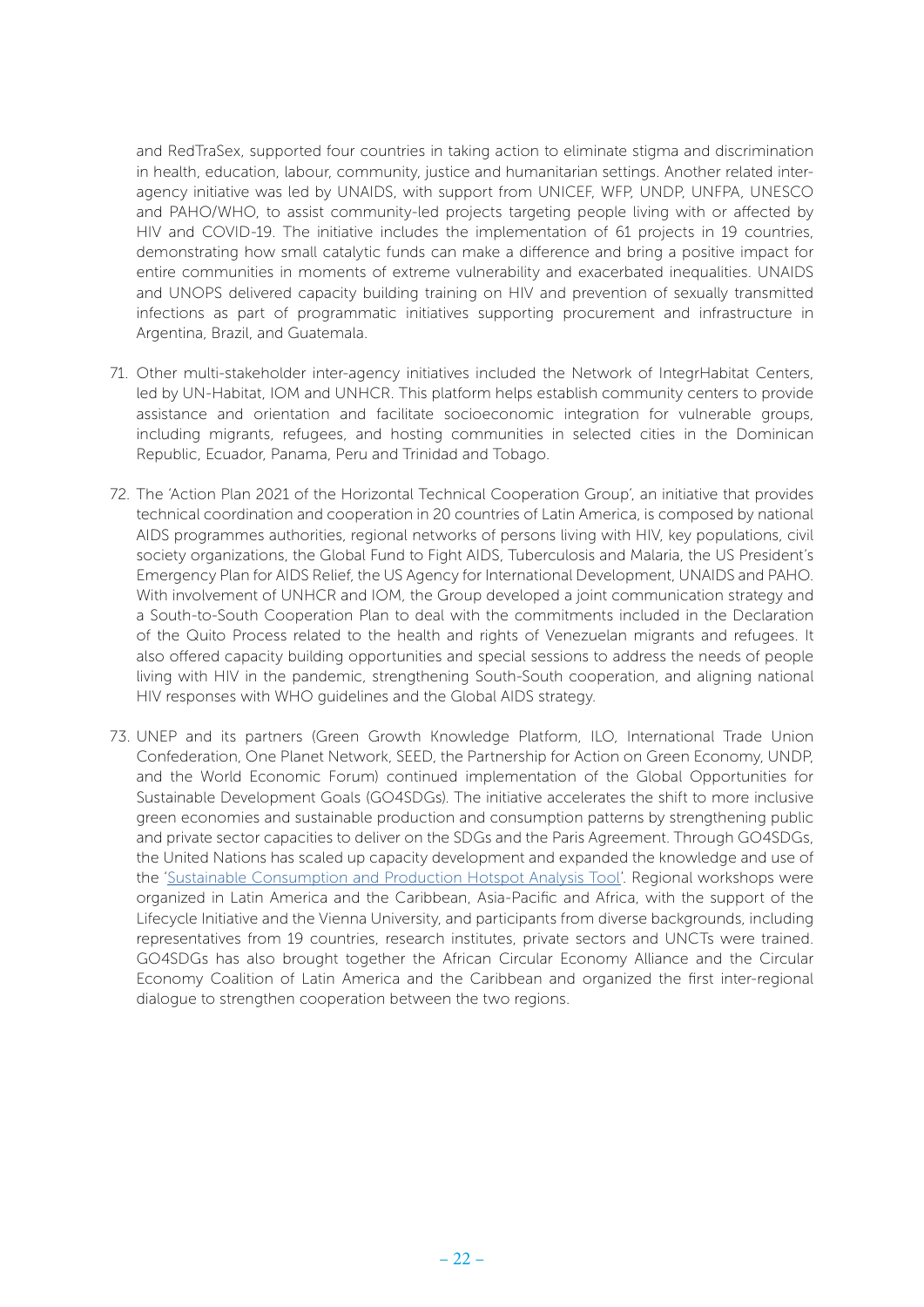## V.<br>A WAY<br>FORWARD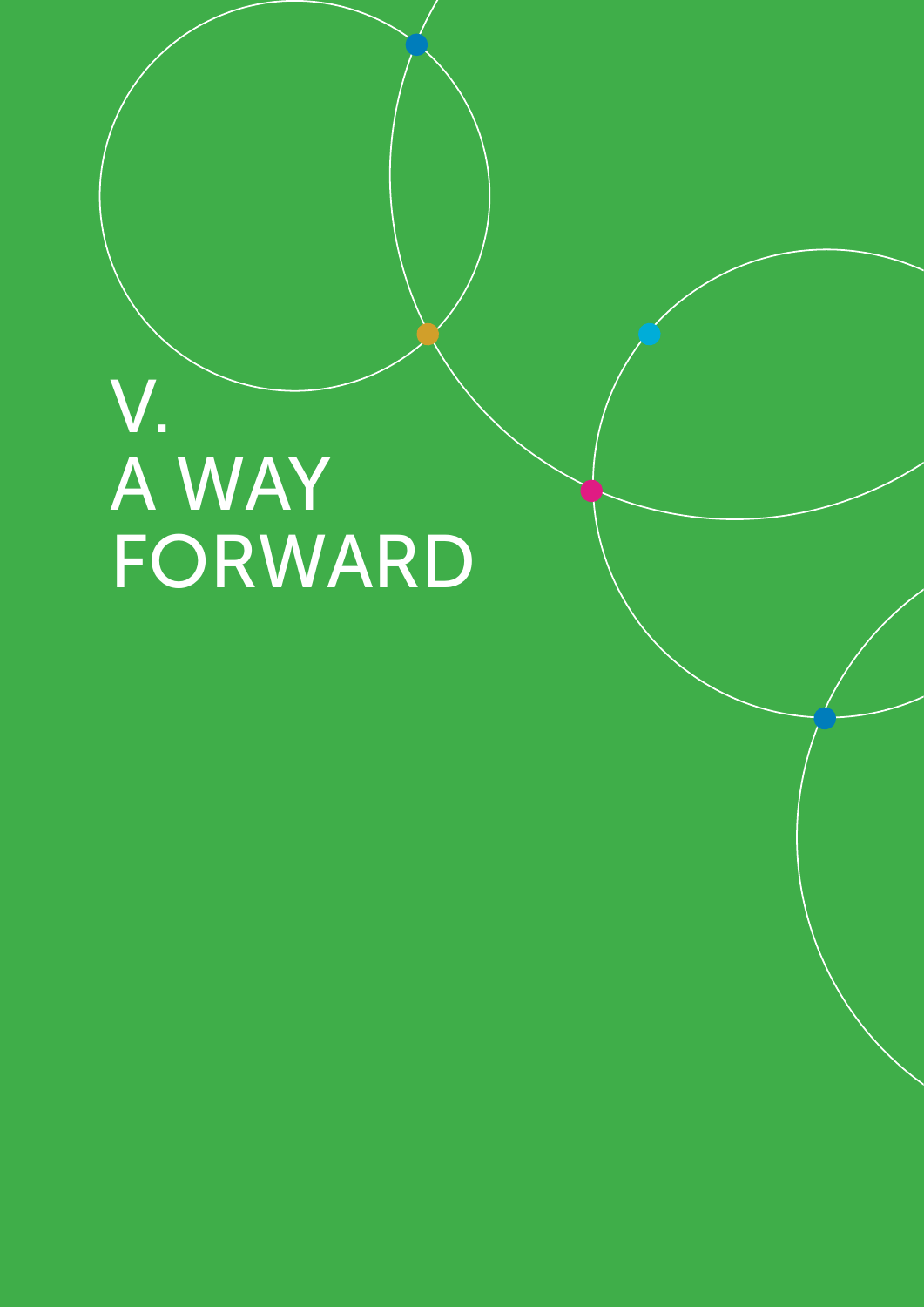- 74. While the region's current context presents challenges, it also offers a tremendous opportunity for Member States to ensure that past progress toward achieving the goals set out in the 2030 Agenda was not in vain, and to continue to accelerate the implementation of the SDGs. Now in its second year, the RCP LAC is well positioned to provide regional support to RCs and UNTCs across the region and effectively assist Member States address the immediate socioeconomic fallout from the pandemic and tackle longstanding structural inequalities. To this end, the RCP LAC counts on the substantive support of its IBCs and two thematic working groups, as well its operational groups. In 2022, the IBCs and thematic working groups will accelerate efforts to provide greater support to RCs and UNCTs by offering a menu of services focused on institutional capacity development, comparative policy analysis and integrated policy advice, joint advocacy and communication, and support to inter-governmental processes, to recover from the impact of the COVID-19 pandemic and accelerate the implementation of the SDGs. The RCP LAC will continue to promote the development of subregional strategies, facilitate joint actions, and foster regional coherence in tackling shared challenges.
- 75. The RCP LAC has identified priorities for 2022 to assist RCs and UNCTs to support Member States in implementing transformative policy and programming actions that drive a sustainable COVID-19 recovery and longer-term development. This includes support to strengthening health systems, fostering the development of sustainable social protection systems, reducing educational inequities, and tackling the longstanding challenge of labour informality in the region. Central to these efforts will be to target weaknesses of current economic models around connectivity, energy use and food systems. As the pandemic has had a disproportionate impact on certain groups, the RCP LAC sees an opportunity to systematize regional, subregional, and national support to these populations and ensure that inequities are not further exacerbated.
- 76. The RCP LAC will continue to be at the forefront to deliver high-quality policy advice that supports governments in their recovery efforts and lays the ground for the transition to an equitable and sustainable economic model. The RCP LAC will support regional efforts to assess the collective progress towards the long-term climate goal, including by following up on the recent outcomes of the COP26 in Glasgow and its implications for the region. Furthermore, the RCP LAC underlines that the shortcomings of governance systems in the region have been laid bare by the pandemic, requiring a rethinking of existing governance models. The RCP LAC will also leverage the expertise of the newly created IBC on financing for development to identify actionable policy measures that will offer practical policy proposals for UNCTs to support SDG financing efforts at the country level.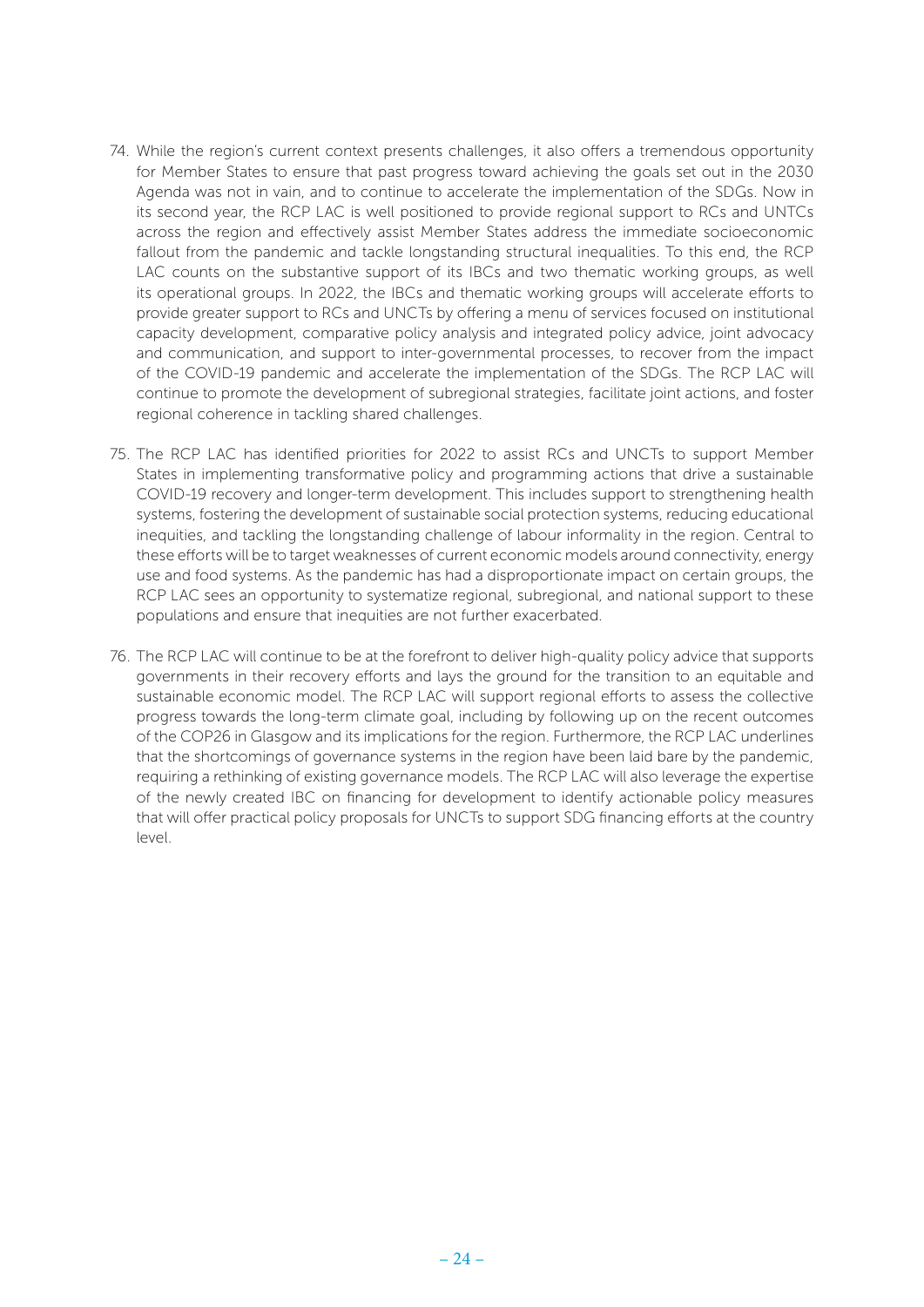#### ANNEX I

Membership of issue-based coalitions and inter-agency working groups

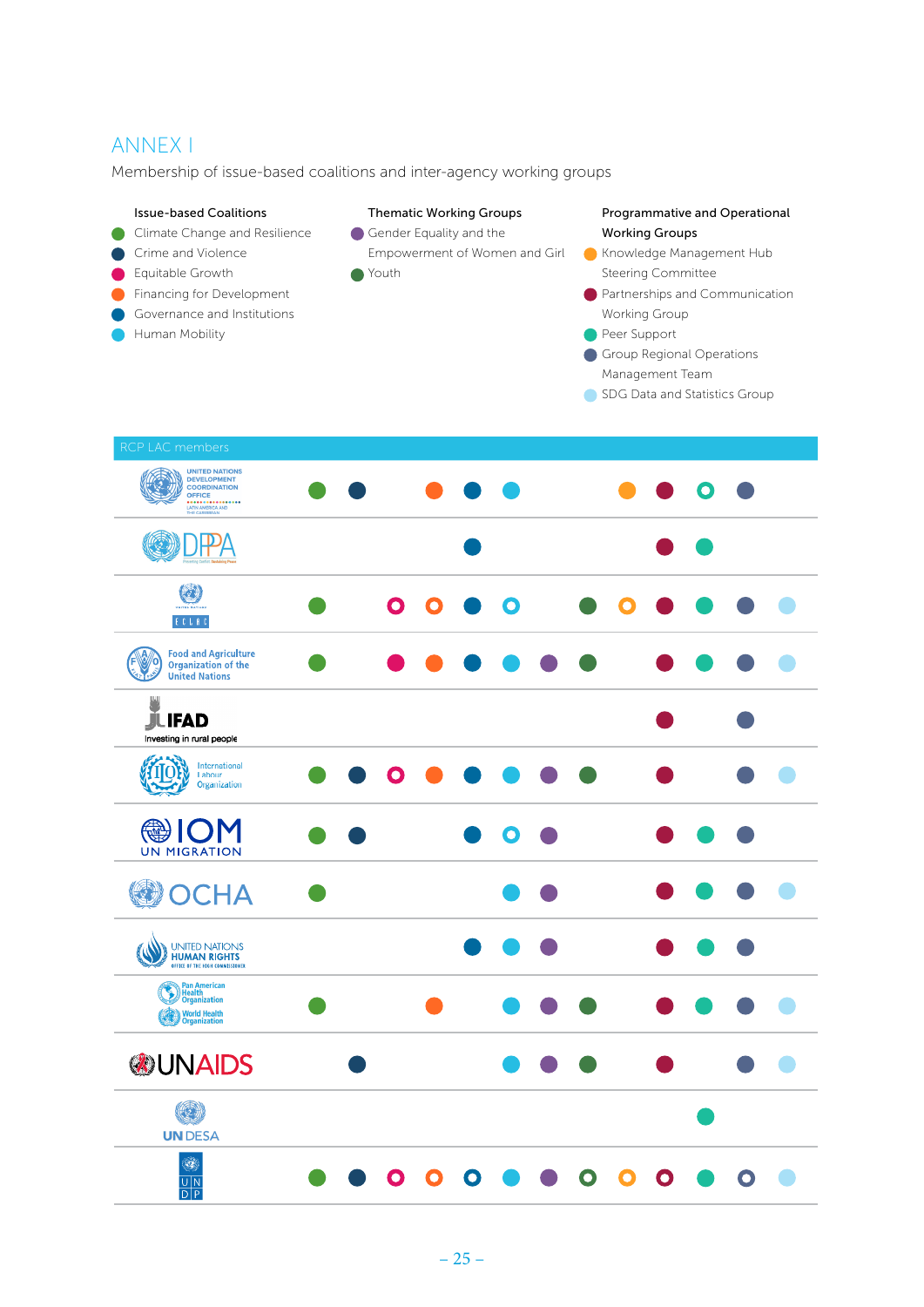